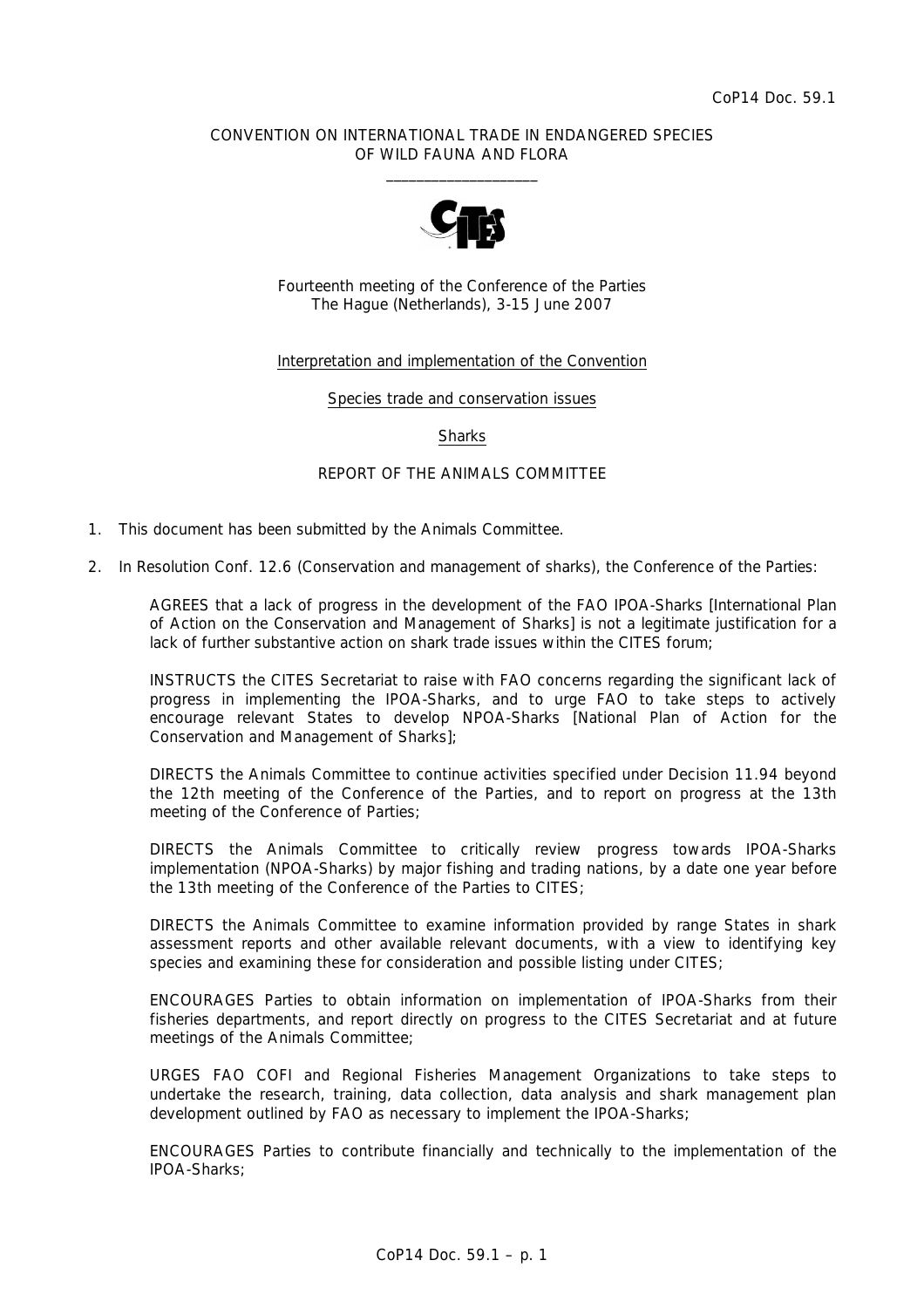*DIRECTS the Animals Committee to make species-specific recommendations at the 13th meeting and subsequent meetings of the Conference of the Parties if necessary on improving the conservation status of sharks and the regulation of international trade in these species;* 

*RECOMMENDS that Parties continue to identify endangered shark species that require consideration for inclusion in the Appendices, if their management and conservation status does not improve; and* 

*REQUESTS Management Authorities to collaborate with their national Customs authorities to expand their current classification system to allow for the collection of detailed data on shark trade including, where possible, separate categories for processed and unprocessed products, for meat, cartilage, skin and fins, and to distinguish imports, exports and re-exports. Wherever possible these data should be species-specific.* 

3. Recognizing that ongoing work was required, the Conference of the Parties adopted at its 13th meeting (CoP13, Bangkok, 2004) the following two Decisions concerning sharks:

### *Directed to Parties*

- *13.42 Parties:* 
	- *a) should request, through their delegations to the 26th meeting of the Committee on Fisheries (COFI) of the Food and Agriculture Organization of the United Nations (FAO) that FAO consider convening a workshop or consultation on the conservation and management of sharks, in time for output to be considered at the 14th meeting of the Conference of the Parties,* inter alia *to:* 
		- *i) consider and review progress with the implementation of the IPOA-Sharks; and*
		- *ii) assess the effectiveness and efficiency of current conservation and management measures for sharks and identify any improvements needed;*
	- *b) are encouraged to improve their data collection and reporting to FAO of catches and landings of and trade in sharks, at the species level where possible, recognizing that inter alia this may be a first step towards the development and implementation of Shark Assessment Reports and National Plans of Action or other relevant national instruments;*
	- *c) that require assistance to build capacity to manage their shark fisheries are encouraged to seek such assistance from FAO or other appropriate organizations; and*
	- *d) should take note of the species-specific recommendations in document CoP13 Doc. 35 Annex 2 with a view to ensuring that international trade is not detrimental to the status of these species.*

### *Directed to the Animals Committee*

- *13.43 The Animals Committee, taking account of the work of the Food and Agriculture Organization of the United Nations (FAO) on the conservation and management of sharks and on CITES implementation issues relating to listed marine species, shall:* 
	- *a) review implementation issues related to sharks listed in the CITES Appendices with a view* inter alia *to sharing experiences that may have arisen and solutions that may have been found;*
	- *b) identify specific cases where trade is having an adverse impact on sharks, in particular those key shark species threatened in this way;*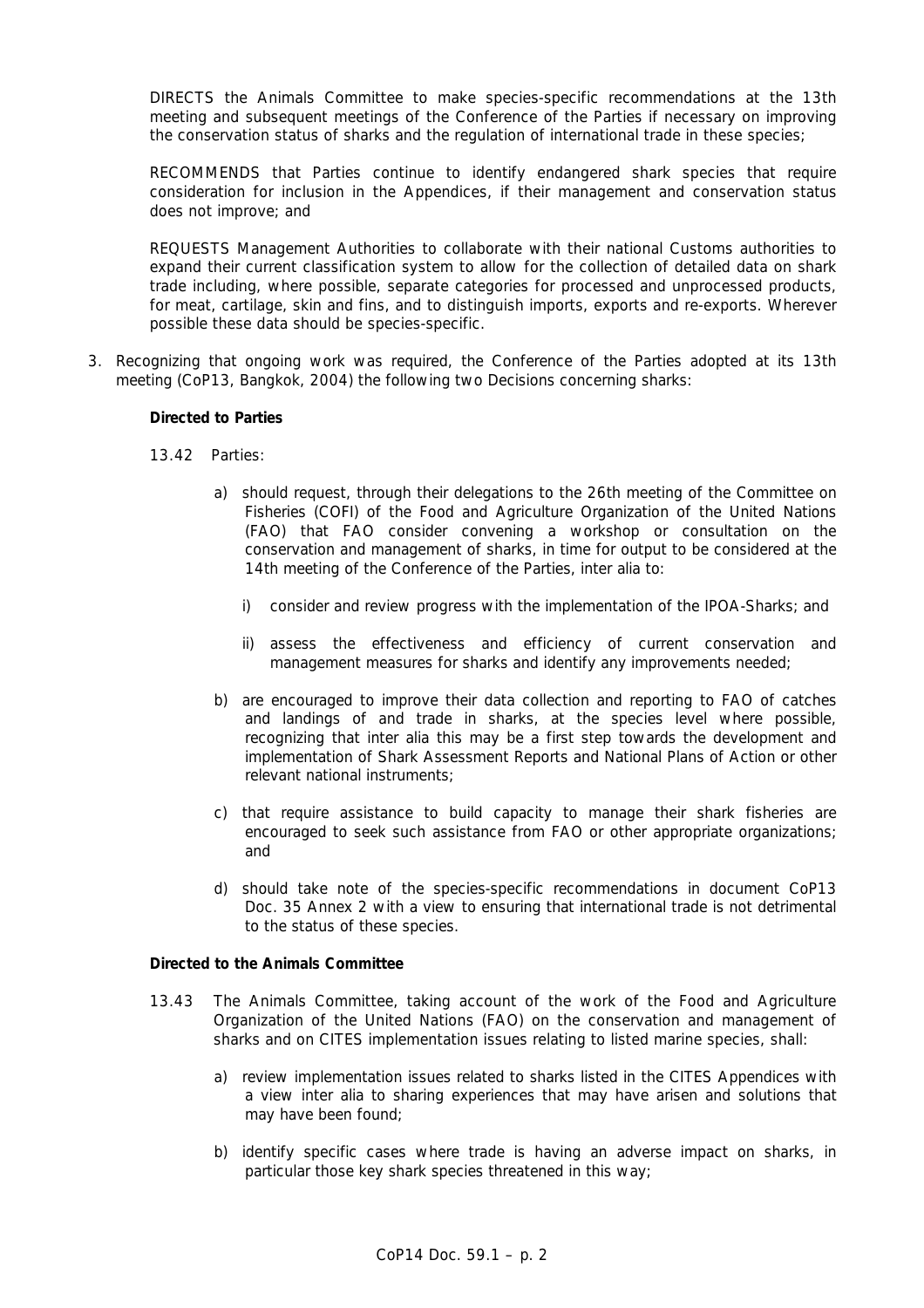- *c) prepare a report on trade-related measures adopted and implemented by Parties that are aimed at improving the conservation status of sharks; and*
- *d) report on the above at the 14th meeting of the Conference of Parties.*
- 4. At its 21st meeting (AC21, Geneva, May 2005), in response to these directions and in support of Parties, the Animals Committee established a working group and agreed to the following recommendations:
	- a) The Secretariat should issue a Notification to the Parties as drafted by the working group and amended by the Committee, to seek information relevant to point a) of Decision 13.43, with the responses to be reviewed by the working group.
	- b) The Secretariat should make document CoP13 Doc. 35 on Conservation and management of sharks available to the FAO Secretariat and invite FAO to make use of any sections it felt would help contribute to the planned FAO Expert Consultation on the Implementation of the FAO International Plan of Action for the Conservation and Management of Sharks.
	- c) Parties should ensure that CITES Authorities consult with their fisheries agencies before the planned FAO Expert Consultation.
	- d) The working group should review both the list of species prepared at the 20th meeting of the Animals Committee (AC20, Johannesburg, March - April 2004) and those listed in document CoP13 Doc. 35 with a final draft to be circulated before to the 22nd meeting of the Animals Committee.
	- e) The working group Chairman should liaise with the representative of the United States of America in order to determine the best way to advance work on the application of Customs codes to shark products.
	- f) The working group should continue its activities intersessionally by email and, subject to the availability of funds, at an intersessional meeting.
- 5. With the support of the United States and WWF International, the working group met intersessionally at Slimbridge, United Kingdom of Great Britain and Northern Ireland, from 4 to 6 April 2006. The working group was assisted by shark conservation and shark fishery experts as listed in the minutes of the working group meeting (see document AC22 Inf. 3). The meeting was organized by the Shark Specialist Group of IUCN and chaired by the Committee's regional representative of Oceania.
- 6. The intersessional working group reviewed:
	- a) implementation issues through the analysis of responses to Notification to the Parties No. 2005/044 of 11 August 2005;
	- b) trade-related threats to sharks; and
	- c) the list of species prepared at AC20 and those listed in document CoP13 Doc. 35 in order to identify key species facing trade-related threats.
- 7. At the 22nd meeting of the Animals Committee (AC22, Lima, July 2006), the results of these three reviews and the related recommendations were reported in documents AC22 Doc. 17.2, AC22 Doc. 17.3 and AC22 Doc. 17.4 respectively for consideration by the Committee. The content of these documents is appended to this report as Annexes 1 to 3.
- 8. At AC22, the working group was reconvened by the Animals Committee with the following mandate:
	- a) *Draft a report for the 14th meeting of the Conference of Parties concerning the implementation of Decision 13.43 based on documents AC22 Doc. 17. 2 [relevant to paragraph a)], 17.3 [relevant to paragraphs b) and c)], including clear conclusions and recommendations.*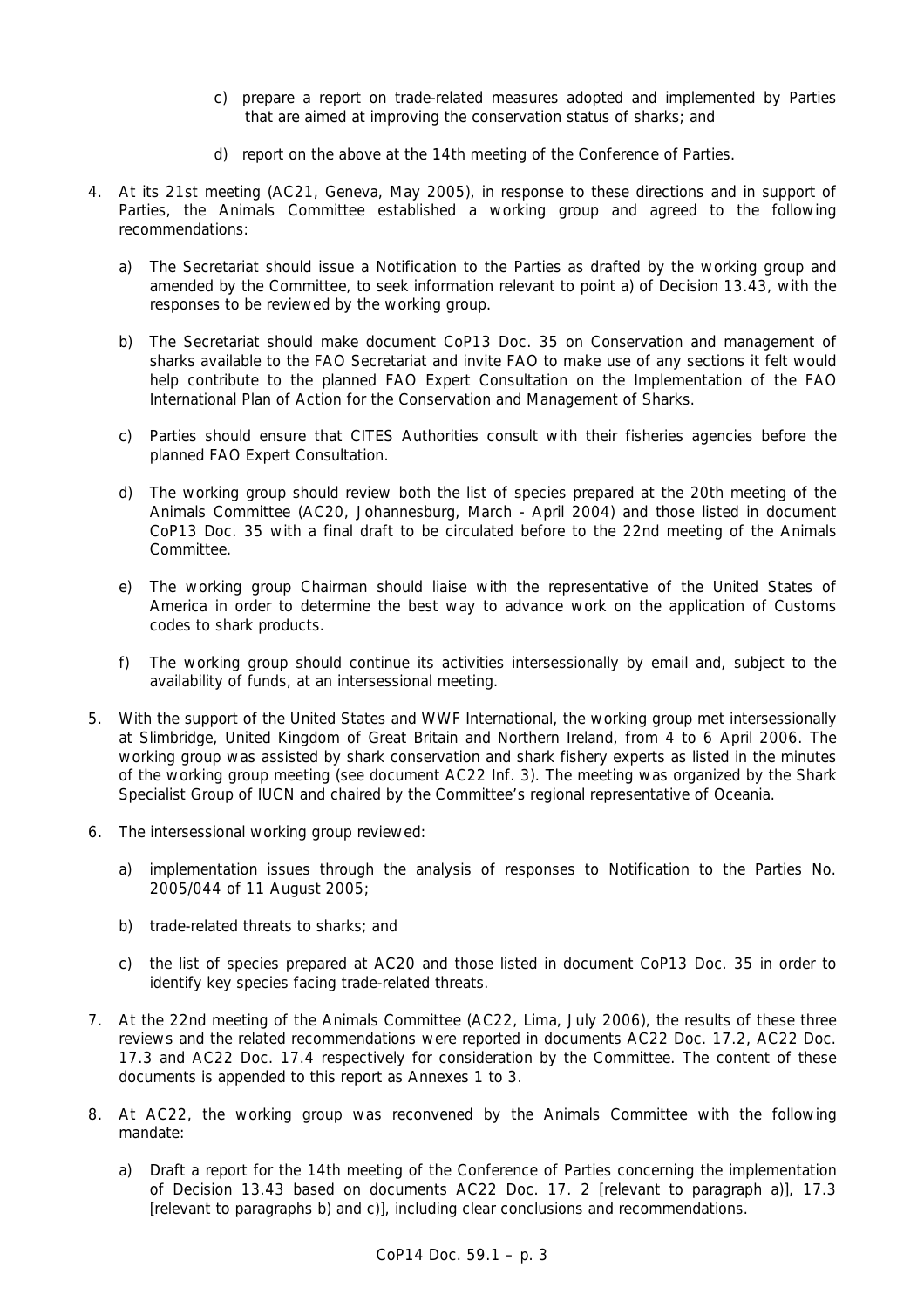- b) In compliance with Resolution Conf. 12.6 and based on document AC22 Doc. 17.4, draft a *report that identifies key shark species for consideration and possible listing under CITES.*
- c) *Formulate species-specific recommendations on improving the conservation status of sharks and the regulations of international trade in these species.*
- d) *Review the shark listing proposals and associated annotations and decisions presented in Annexes 1 to 4 to document AC22 Doc. 21.2, and give technical and scientific input.*
- 9. Item d) in paragraph 8 above referred to draft proposals by Germany for the inclusion of spiny dogfish *Squalus acanthias* and porbeagle shark *Lamna nasus* in Appendix II of the Convention.
- 10. The working group considered the relevant documents, the issues therein and the mandate provided by the Animals Committee, noted the reservations of some working group participants regarding parts of these documents, and made a series of recommendations which were adopted by the Animals Committee to be reported by the AC Chairman at CoP14 in the form of draft decisions. Additionally, the Committee, through its working group, provided technical advice directly to the Management Authority of Germany regarding its draft amendment proposals.

### Recommendation

11. The Animals Committee recommends that the Conference the Parties adopt the following decisions concerning the conservation and management of sharks:

### *Directed to Parties*

- 14.xx When considering new CITES listing proposals, Parties should take note of the CITES implementation difficulties, in particular for making non-detriment findings for commercially-traded marine species, such as for shared stocks, migratory species and those introduced from the sea. Enforcement difficulties should also be considered as sharks are generally traded in parts (meat, fins, cartilage, etc).
- 14.xx Major shark fishing Parties (the 20 States that together catch 80 % of world landings of sharks and rays) should identify opportunities to improve, in consultation with FAO, their species-specific monitoring and reporting of catch, bycatch, discards, market and international trade data, and to report on progress in this respect at the 23rd and 24th meetings of the Animals Committee.
- 14.xx Parties that are key shark fishing and trading States, in collaboration where appropriate through Regional Fisheries Bodies and with FAO, should review or develop a five-year IPOA-Sharks implementation programme with specific targets for data collection and management action, and report on progress at the 23rd and 24th meetings of the Animals Committee.
- 14.xx Considering that international trade is having a detrimental effect upon the sawfishes (Pristidae), Parties are encouraged to consider the merits of a listing on the appropriate Appendix of CITES.
- 14.xx The United States of America should assess the population status and trade information on the leopard shark *Triakis semifasciata* for consideration of a possible listing under CITES Appendix III with an appropriate annotation.
- 14.xx Those Parties landing and exporting the following species and their products should request and adopt management advice from national and regional fisheries bodies in order to ensure that this exploitation and trade is sustainable, and report at the 24th meeting of the Animals Committee on the measures adopted, levels of landings and exports, and the status of these stocks and fisheries so that the Committee can continue to make if necessary species-specific recommendations to the Conference of the Parties on improving the conservation status of sharks and the regulation of international trade in specimens of these taxa: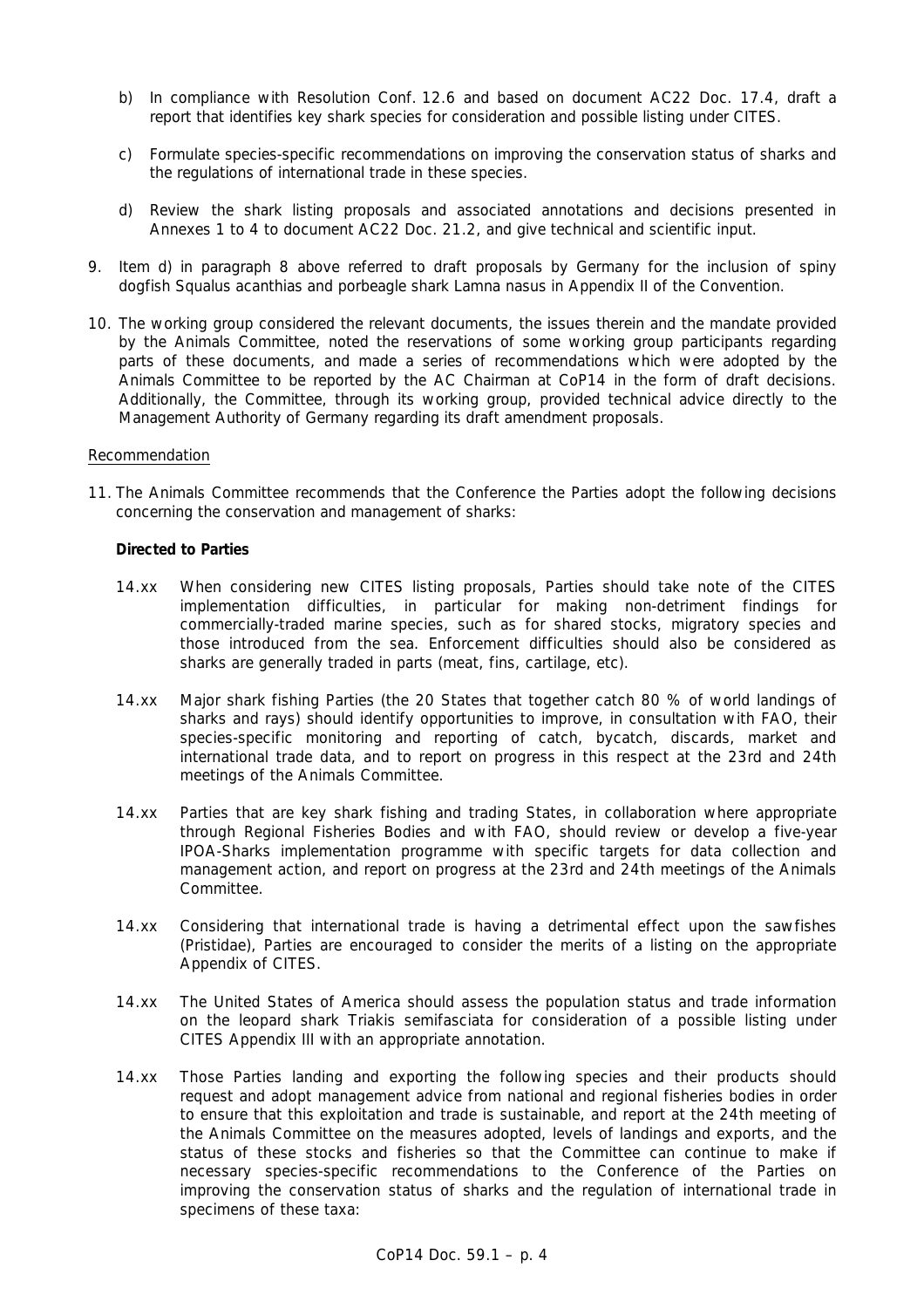- a) *Centrophorus* spp. (gulper sharks);
- b) *Galeorhinus galeus* (school, tope or soupfin shark);
- c) Carcharhinidae (requiem sharks);
- d) Rhinobatiformes (guitarfishes or shovelnose rays); and
- e) Mobulidae (devil rays).
- 14.xx When making non-detriment findings for CITES-listed shark species, Scientific Authorities shall seek advice from the relevant national fishery authorities and regional fishery management organizations.

## *Directed to the Secretariat*

- 14.xx The Secretariat is to send out a revision of Notification to the Parties No. 2005/044 on implementation of listings, focusing specifically on obtaining more case studies on the development of non-detriment findings, and identification tools and manuals for shark species, through consultation between Parties' Scientific and Fishery Authorities, and to present these together with the relevant outputs from the proposed Mexican Non-Detriment Findings Workshop (scheduled to take place in late 2007) to the Animals Committee for analysis at time for discussion at its 24th meeting.
- 14.xx Provided that external funding is available and in consultation with FAO, the Secretariat shall contract a consultant to prepare an analysis of the catches, production, markets, catch reporting arrangements, trade codes for shark products and export and import data for major shark fishing and trading Parties and other entities (including Regional Fishery Bodies - RFBs), and report on progress at the 23rd and 24th meetings of the Animals Committee.
- 14.xx The Secretariat shall liaise with range States<sup>1</sup> of the family Potamotrygonidae, relevant Regional Fishery Bodies, FAO and the ornamental fish industry to facilitate the organization of and seek external funding for a regional workshop that will report at the 23rd meeting of the Animals Committee. This workshop will:
	- a) review the distribution and status of the wild populations of this taxon, the role of captive breeding and trade records;
	- b) determine methods for setting sustainable species- and stock-specific catch quotas and other regulations;
	- c) in consultation with all relevant range States, jointly examine crossborder trade that may be facilitating illegal trade; and
	- d) develop a cooperative strategy for monitoring and regulating trade within South America and to other States, taking into consideration the contribution of captive breeding to *in situ* conservation.
- 14.xx The Secretariat shall, under the Memorandum of Understanding with FAO and in consultation with the appropriate CITES committees, bring to the attention of the FAO Secretariat the Animals Committee's concerns regarding the exploitation of and international trade in shark species and develop and implement a joint working programme as follows, reporting progress at subsequent meetings of the Animals Committee and the Conference of the Parties:

<sup>1</sup> Major trading States are Brazil, Colombia, Ecuador, Paraguay, Peru, Uruguay and Venezuela; other range States are Argentina, Bolivia, France (French Guyana), Guyana and Surinam.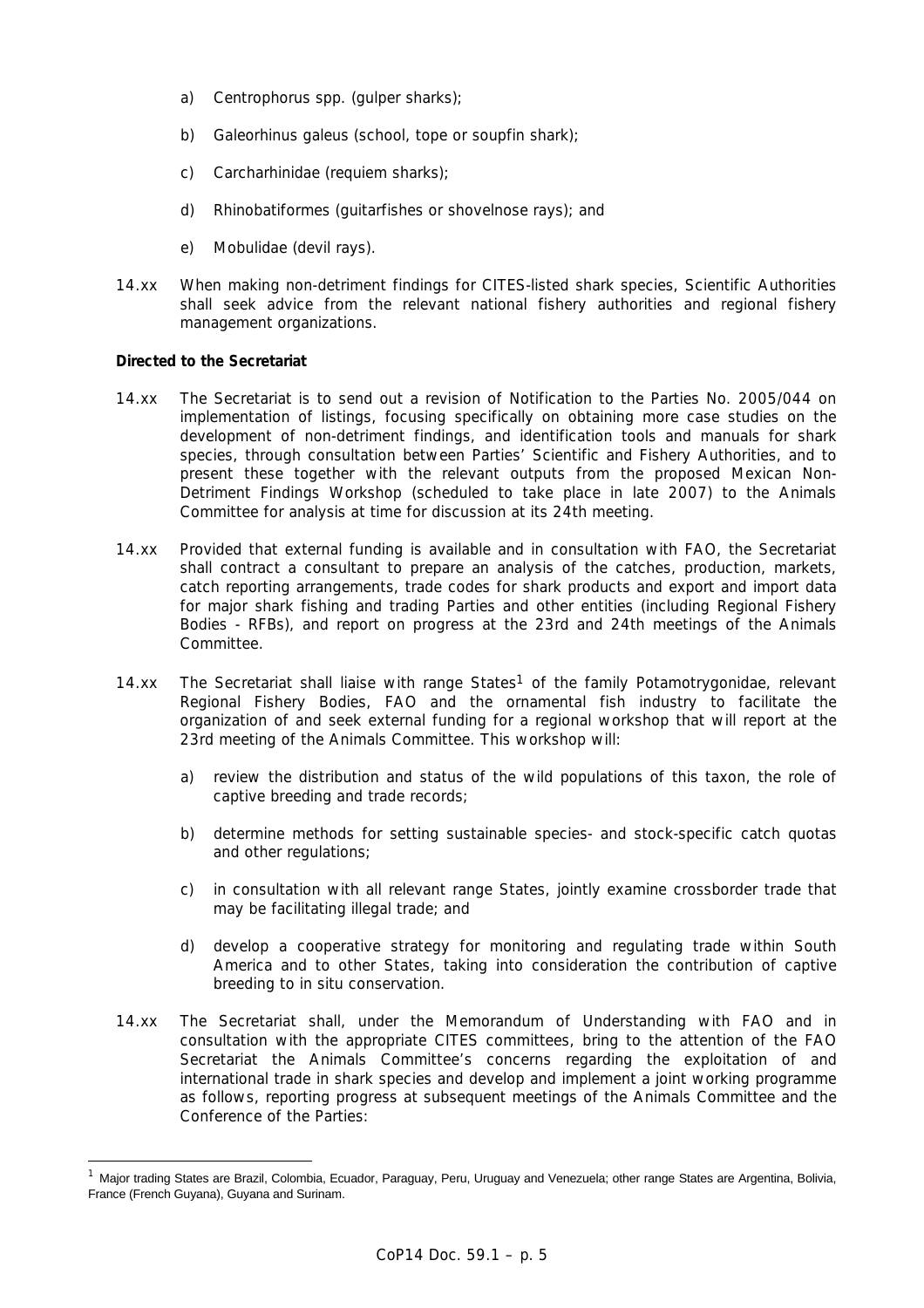- a) encourage bilateral and multilateral co operation between Parties to enhance law enforcement and fishery management implementation;
- b) encourage improved dialogue between CITES, FAO and Regional Fishery Bodies on shark conservation, management and international trade issues;
- c) undertake analyses and associated research activity, in consultation with Regional Fishery Bodies, in order to determine the quantities of sharks that are discarded at sea, their estimated chances of survival in major fisheries and sea areas, and hence total shark mortality arising from discards, and possible mitigation measures; such analyses should, where possible, be undertaken at species level as well as for different sea areas and fisheries;
- d) hold a joint workshop on the implementation of commercially-harvested shark listings, taking into account the outputs of the Mexican Non-Detriment Workshop, with particular emphasis on providing guidance on the development of non-detriment findings for sharks, including shared, migratory, straddling and high seas stocks; (should such a workshop be held and report before CoP14, then it would be able to inform potential debates at CoP14 on shark species listings) and
- e) hold a capacity-building workshop using *Galeorhinus galeus* both as a case study for stock assessment and management measures for internationally-traded shared migratory coastal shark stocks, and in order to improve the management, monitoring and regulation of trade in this species.

## *Directed to the Secretariat and Parties*

14.xx The Secretariat and the Parties shall promote and adopt the use of a simple standardised set of commodity codes for shark products from both CITES-listed and non-listed species that most commonly enter trade in order to differentiate between fresh/frozen and dried, processed and unprocessed meat, and fin products.

### *Directed to the Animals Committee*

- 14.xx The Animals Committee shall examine at its 23rd and 24th meetings the information provided by Parties and the Secretariat in compliance with Decisions 14.xx to 14 xx, and report on the above at the 15th meeting of the Conference of Parties.
- 14.xx Noting the progress on identification manuals and other identification techniques already being made by Parties (e.g. Australia and the United Kingdom of Great Britain and Northern Ireland), the Animals Committee should encourage Parties to develop further identification tools and manuals for parts and products from listed and unlisted shark species, and make these available to the Secretariat for translation, publication and circulation of shark identification manuals into relevant languages.

### COMMENTS FROM THE SECRETARIAT

A. The Secretariat notes that the Animals Committee proposes a large number of wide-ranging decisions directed mainly to the Parties and the Secretariat. They fall within the very broad mandate of the Parties, the Animals Committee, the Secretariat and FAO to take actions concerning the management and conservation of sharks, pursuant to Resolution Conf. 12.6 and Decisions 13.42 and 13.43. The Parties should nevertheless carefully consider the resource requirements and cost implications for implementing all suggested measures, which include various international workshops, potentially very comprehensive reviews, assessments and studies to be undertaken by Parties and the Secretariat, an ambitious working programme that the Secretariat should embark on jointly with FAO, and the development of identification tools and the translation and dissemination thereof by the Secretariat. The financial implications for the Secretariat of implementing the proposed work could be in the region of USD 0.5 million per annum, excluding staff costs, and are currently not contained in the budget proposed in document CoP14 Doc. 7.3.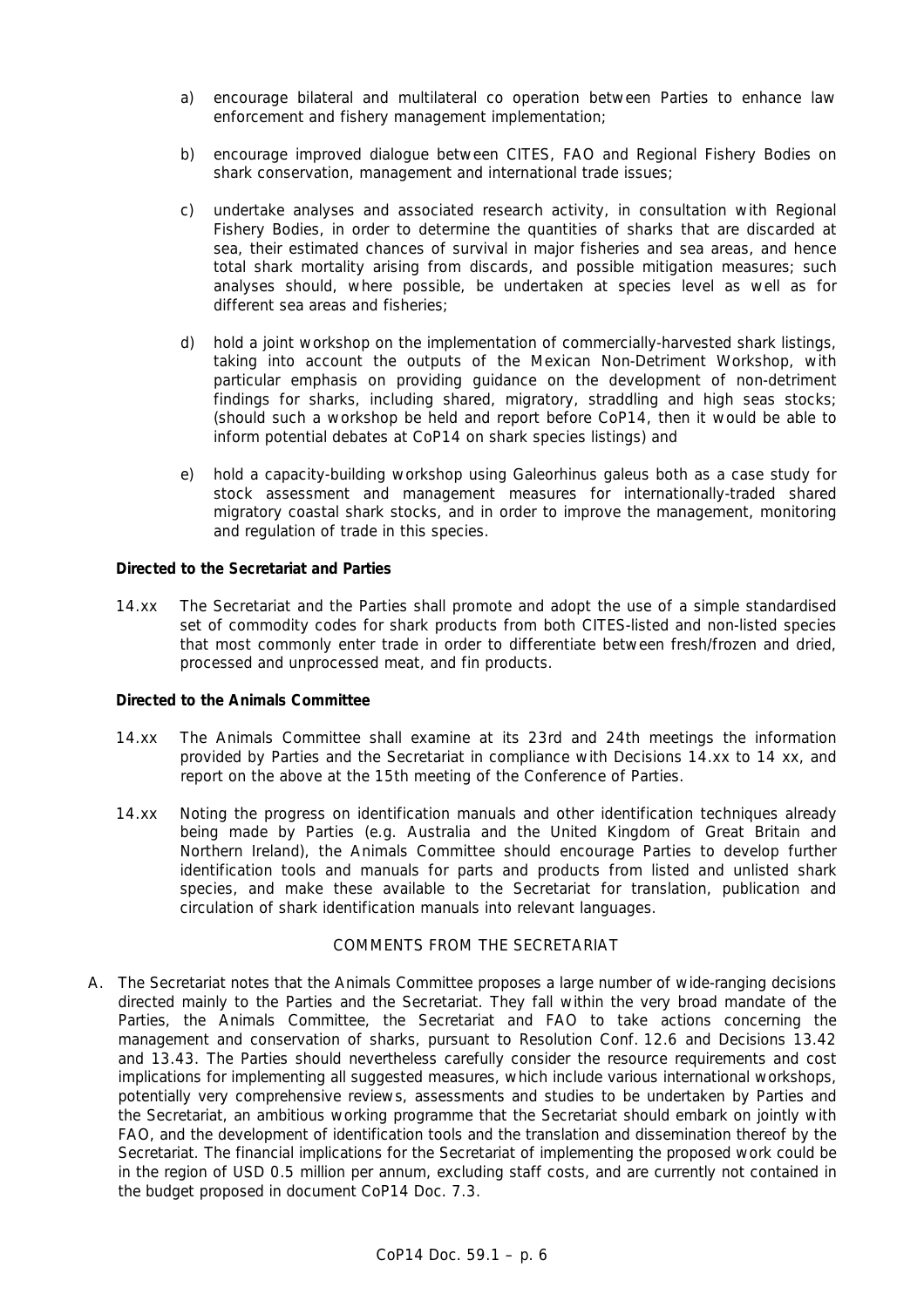- B. It would be useful if the draft decisions could to the extent possible specify the Parties to which they are directed instead of referring to "major shark fishing Parties", "Parties that are key shark fishing and trading States", and "those Parties landing and exporting" *Centrophorus* spp., *Galeorhinus galeus*, Carcharhinidae, Rhinobatiformes and Mobulidae.
- C. The draft decisions contain various detailed reporting obligations directed to Parties and the Secretariat. These will probably be challenging for Management Authorities to comply with because very few shark species are included in the Appendices of CITES, while many proposed actions should be taken by national fishery agencies and authorities, Regional Fishery Bodies and FAO. The Secretariat also notes that Resolution Conf. 4.6 (Rev. CoP13) (Submission of draft resolutions and other documents for meetings of the Conference of the Parties) states that "when drafting resolutions and decisions which require the gathering of information, a Party consider whether such information could be sought via the annual or biennial report, or if a special report is needed, and generally ensure that the reporting burden is kept to a minimum".
- D. The Secretariat proposes the establishment of a working group at the present meeting to: review and edit the draft decisions; prioritize and rationalize the proposed measures; minimize overlapping instructions; look into reducing and simplifying the reporting burden; and assess the cost of implementing the draft decisions.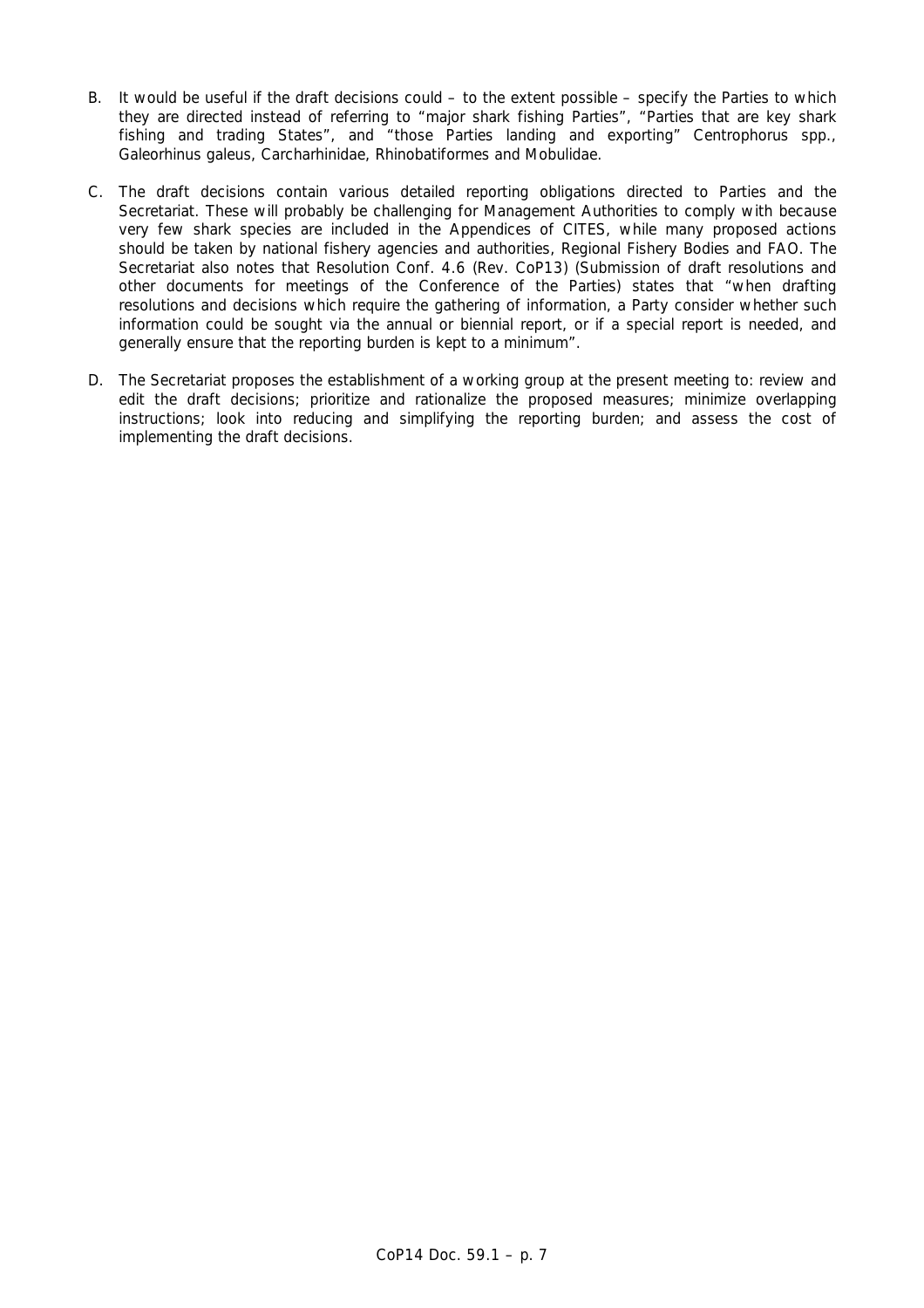## Conservation and management of sharks

## IMPLEMENTATION OF CITES SHARK LISTINGS

1. This document has been prepared by the intersessional Shark Working Group of the Animals Committee.

### Introduction

- 2. The following analysis is in response to Decision 13.43, which directs the Animals Committee to:
	- *a) review implementation issues related to sharks listed in the CITES Appendices with a view*  inter alia *to sharing experiences that may have arisen and solutions that may have been found;*
	- *b) identify specific cases where trade is having an adverse impact on sharks, in particular those key shark species threatened in this way;*
	- *c) prepare a report on trade-related measures adopted and implemented by Parties that are aimed at improving the conservation status of sharks; and*
	- *d) report on the above at the 14th meeting of the Conference of Parties.*
- 3. The objective of the working group was to review implementation issues relating to the three species of sharks listed on the CITES Appendices. The primary source of data for this review was the combined responses to Notification to the Parties No. 2005/044 of 11 August 2005 (a questionnaire on the management of and trade in sharks). In addition, the working group considered other information documents (e.g. Clarke, 2004), and the verbal reports of Party representatives at the workshop.

### Summary of responses to Notification to the Parties No. 2005/044

- 4. The Secretariat received 15 responses (including the European Union, which represents 25 States) to CITES Notification 2005/044 (Note: the response of the United States of America was received at the working group meeting on 4 April 2006). This level of response may reflect the relatively limited experience of trade in these species by most Parties from the time listing came into effect up until January 2005.
- 5. Overall, only 12 international trade records were documented over the period. Five Parties reported imports and four Parties reported exports of CITES-listed species. There were three reported imports and five reported exports of the basking shark *Cetorhinus maximus;* one reported import of the whale shark *Rhincodon typus*; and two reported imports and two exports of the great white shark *Carcharodon carcharias*.
- 6. Traded parts predominantly included the jaws and teeth of *Carcharodon carcharias*, and health products and food derived from the cartilage and fins of *Cetorhinus maximus.* There was one reported import of soup derived from *Rhincodon typus* and two imports of live specimens for the aquarium industry.
- 7. It should be noted that in two separate shipments, a total of 5,538 kg of *Cetorhinus maximus* fins were exported from Norway to Hong Kong S.A.R. in 2005. The period over which these fins had been taken is unknown, as was the condition of the fins (i.e. whether the reported weight represents any water content).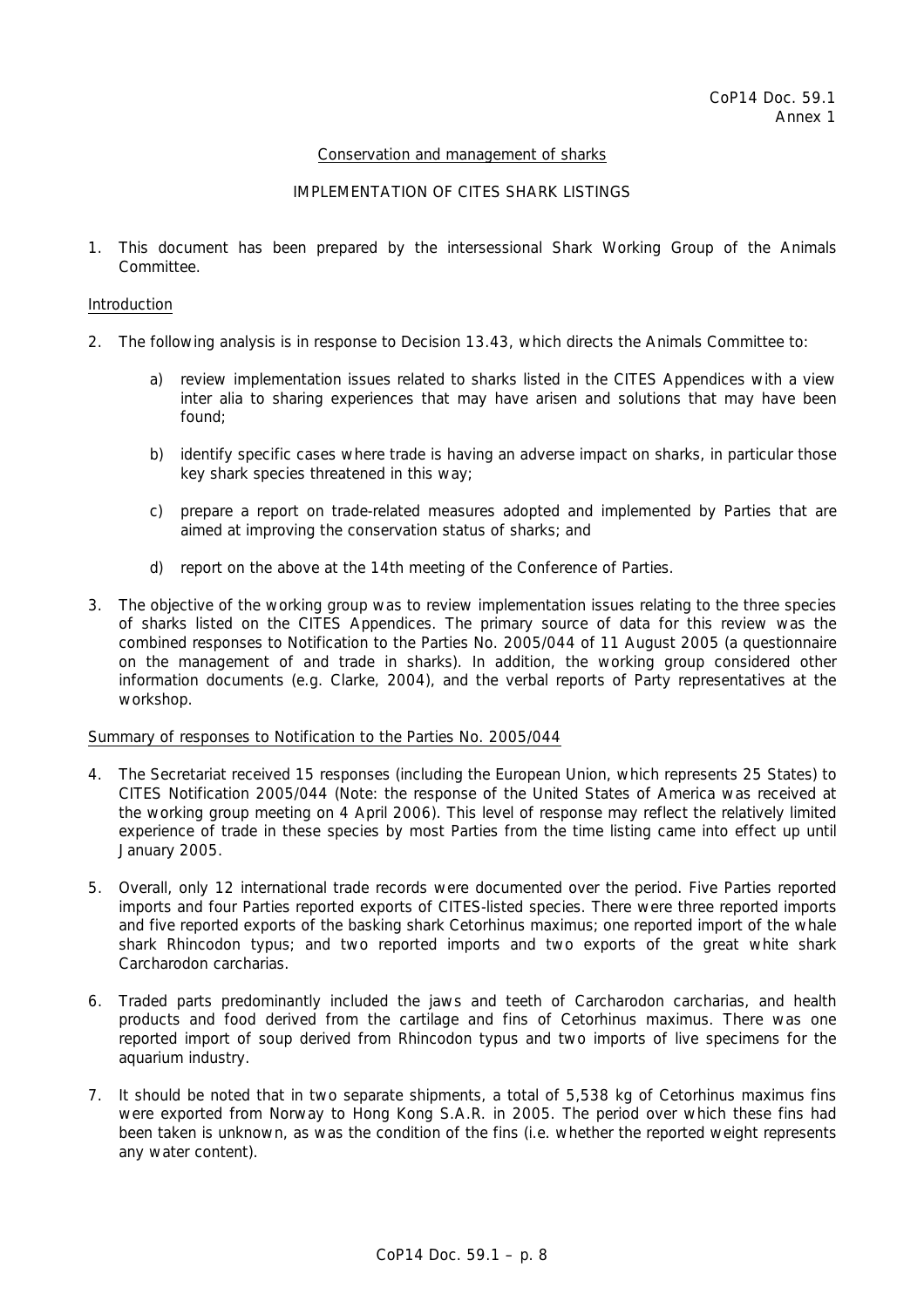- 8. Sixty-five fins in 2003, 21 fins in 2004, and 40 fins in 2005 (all from *Cetorhinus maximus*) were exported from New Zealand, all of which were derived from bycatch fisheries. If we assume four fins were taken from each shark, this would represent up to 14, 5, and 10 fish respectively per year.
- 9. Based on the responses to the Notification to the Parties, few of the CITES-listed species appear to have been recorded as traded over the period, though not all major traders are represented.

## Major implementation issues

# 10. Identification

- a) The identification of whole specimens of the species listed on the CITES Appendices should pose no problem as there are many guides available. There is, however, a relative lack of tools available to identify the products that are expected to be traded in significant quantities (including the fins and meat of whale sharks, and the fins and cartilage of the basking shark). Responses indicated that comprehensive identification techniques for these products would be desirable.
- b) The working group recognized that standardised identification (ID) guides of the most commonly traded parts are currently under development, and encouraged those Parties such as India, Madagascar, the Philippines and the United Kingdom of Great Britain and Northern Ireland already working with Australia to continue collaborating with a view to developing standardized ID guides. The Working Group invites recognized experts to assist in this process where possible.
- c) Since the dorsal, caudal and pectoral fins of CITES listed sharks may often be identifiable owing to their large size, border-inspection personnel should be made aware of this feature as a practical first step to identification of these species. It was suggested that if both the base and height of a fin are greater than 50 cm, the shipment would warrant further investigation. Where x-ray technology is used as an initial scanning step at ports, large fins amongst a shipment can trigger further direct investigation by Customs personnel.
- d) However, small fins of listed species as well as processed fins (especially if separated into fin rays), and most shark meat products are more difficult to identify, particularly if traded amongst products from other, unlisted species. Without additional measures, and if not labelled, a large percentage of such products could pass inspection undetected.
- e) The working group noted that DNA-identification tools are available but owing to cost and accessibility, DNA techniques are not practical as initial screening tools. However these could be used as second-stage techniques for determining species origin and confirming identification and are referred to in the 'Enforcement' section below.

# 11. Commodity codes

- a) The lack of Customs codes is a widespread obstacle to effective implementation of the shark listings.
- b) The working group proposed that the use of the revisions under document AC20 Inf. 2 on *Outline of Harmonized Codes for Shark Products* (including meat and fins in Chapters 3 and 97 of the WCO Harmonized Codes) are a suitable basis for developing codes for products in trade from listed species.
- c) There might be a need for species-specific codes and this could follow the proposal in document AC20 Inf. 3, circulated at AC20.
- d) At this time, a series of simple commodity codes is recommended, to collect trade information for CITES-listed and non-listed shark species. In May 2000, China changed its Customs coding system, resulting in frozen shark fin imports being combined with frozen shark meat. This makes the overall quantity of fins in trade impossible to monitor since the proportion of dried versus frozen fins traded is not constant. Since China represents a major world market for shark fins,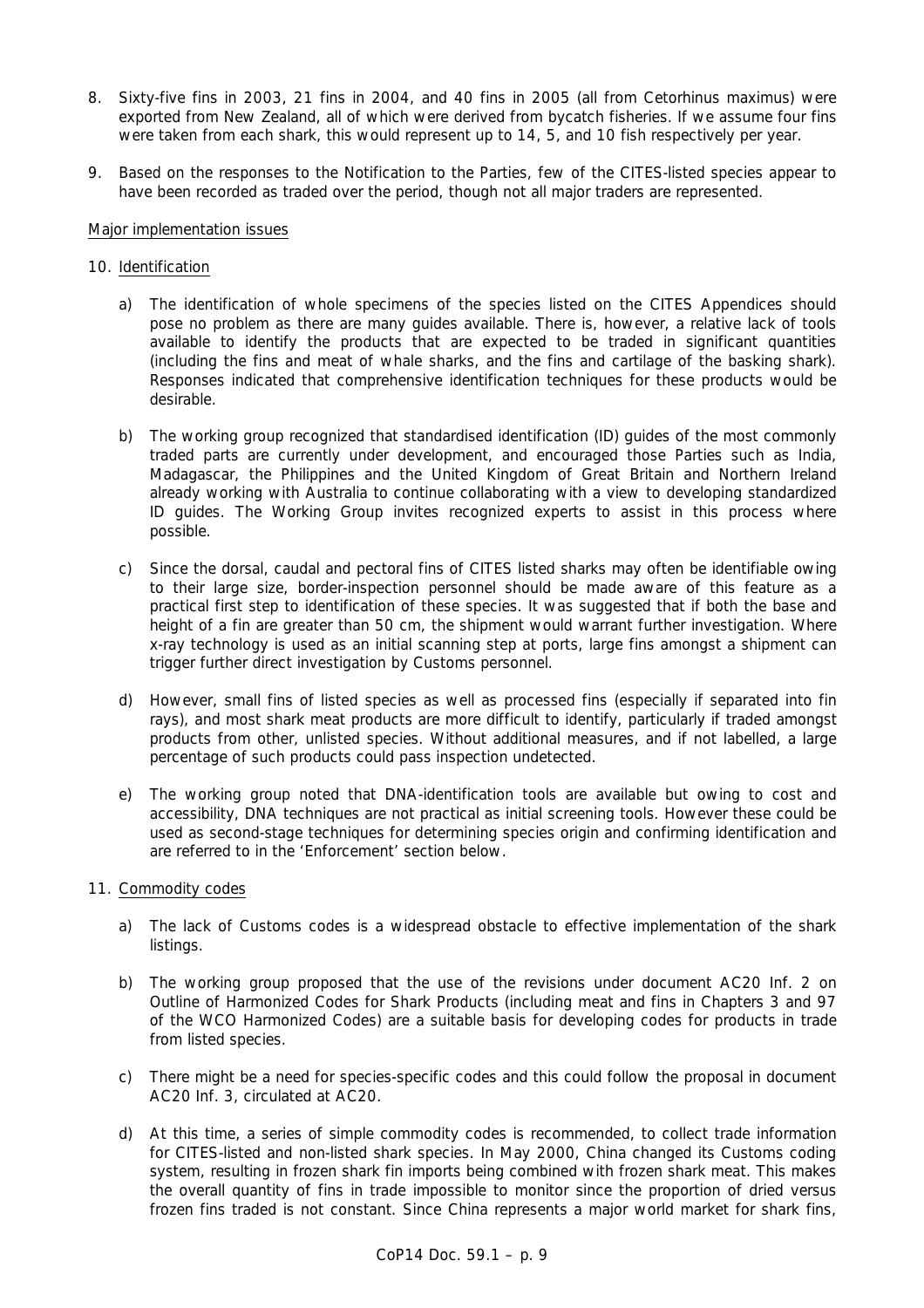and frozen fins appear to comprise an increasing proportion of the trade, the fin trade will only be able to be fully monitored if China reverts to using distinctive codes for unprocessed fins and further distinguishes those that are frozen and dried.

## 12. Non-Detriment Findings

- a) As the three shark species are some of the first marine fishes to be listed on CITES and may be taken in either managed or unmanaged fisheries, special considerations may apply when making Non-Detriment Findings (NDFs) for these species. Fisheries take of these species may result from unintentional catch and mortality, but these conditions in and of themselves are not necessarily relevant for a NDF. As Article III 2 (a) and Article IV 2 (a) require that the export must not be detrimental to the survival of the species, the key consideration for an NDF for listed shark species should be the total mortality (e.g. intentional, unintentional and natural) and the extent to which trade may influence that mortality. Further guidance on NDFs for these species may require additional studies, which may potentially apply over a broader range of listed species.
- b) All three listed species are highly migratory; there is therefore an implicit recognition that sharks found in any Party's waters belong to widely shared stocks. This needs to be taken into account when making a non-detriment finding.
- c) The process of issuing an NDF for any of these species is a challenge, given that population characteristics of none of them are well understood. Even the precautionary approach adopted by New Zealand (up to 10 basking sharks per year) does not reference any reliable population or productivity data.
- d) In general, for commercially-harvested marine species, it was agreed that NDFs could be declared for species that were the subject of a management plan as long as the proposed export was consistent with the sustainable management provisions of that plan. In order to improve upon the process of assigning NDFs, the Working Group suggests that the Animals Committee collects case studies from those countries that export sharks and their products.

### 13. Legal and institutional matters

- a) The rate of implementation has varied between Parties according to the manner in which the amendments to the CITES Appendices are enacted. These variations are also likely to have influenced the quantity and quality of data received in response to the Notification.
- b) In addition, the basking shark and the whale shark were among the first marine fish to be listed by CITES in Appendix II. Up until now, some domestic administrative and legal frameworks have been predominantly orientated toward terrestrial species. In some cases, it is possible that new legal arrangements are necessary to accommodate the shark listings. In addition, fisheries agencies new to CITES are now involved in permitting and regulation. In other cases, Management Authorities with relatively limited experience of marine species are now dealing with them.

# Relationships between agencies domestically

 c) In some countries the CITES listings of shark species have facilitated dialogue between CITES Management Authorities and fisheries agencies. This has been seen as a positive outcome and has improved mutual understanding.

# Relationships between agencies and instruments internationally

- d) Management plans and agreements of other agencies such as regional fisheries management organizations also need to be taken into account during the implementation of marine species listings.
- e) The great white shark and the basking shark are also listed on Appendix I of the Convention of Migratory Species (CMS), which requires legal protection of these species. The strict protection and associated obligations of Appendix I listing on CMS Parties that are range States for these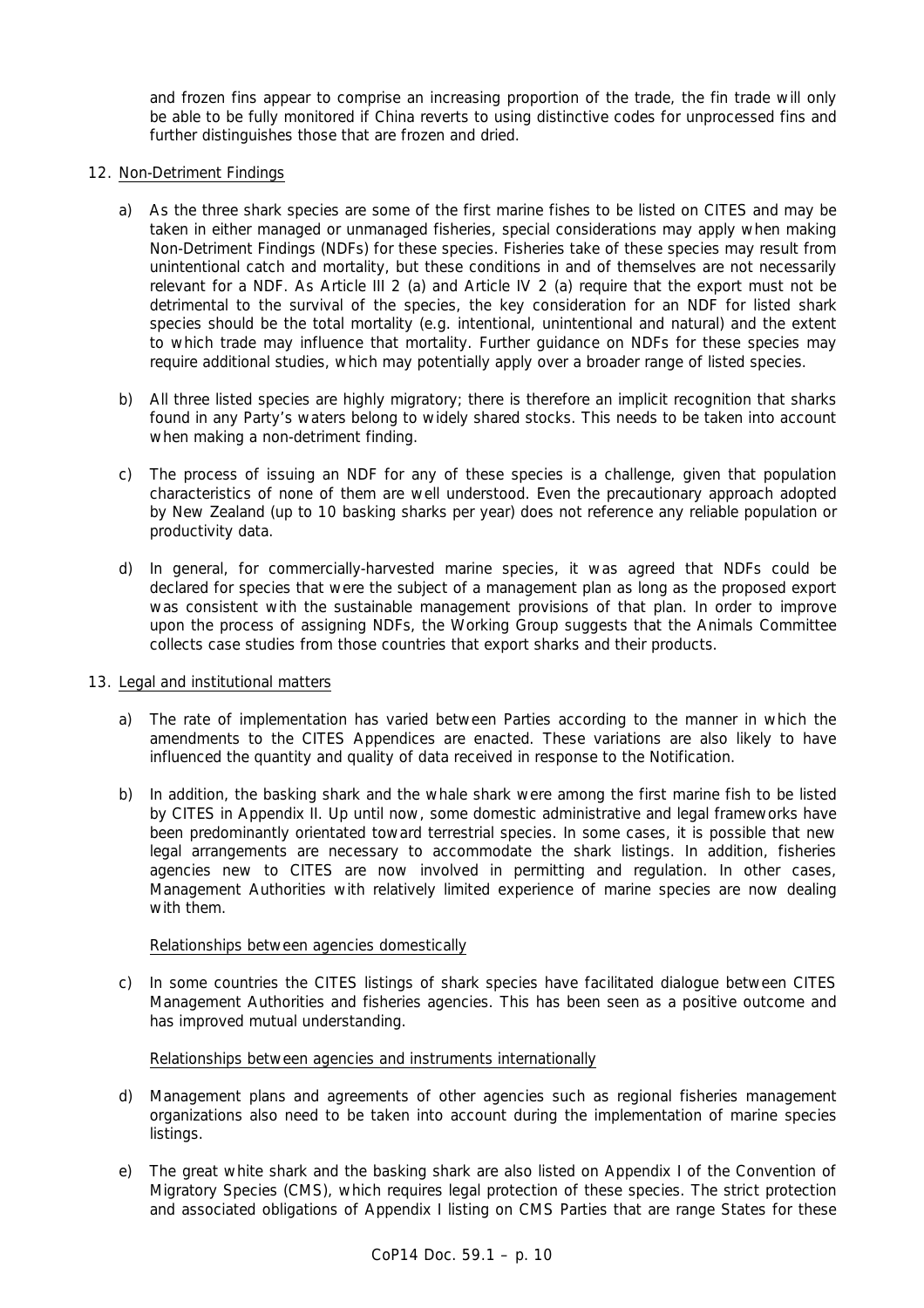species may need to be reviewed as part of the decision regarding whether to issue an export permit, particularly in relation to legal origin.

 f) The highly migratory nature of all three species listed on CITES necessitates shared responsibility for stocks by range States. Shared responsibilities imply the need for coordinated conservation and management. It is noted that these three CITES-listed species are also listed on Annex I of the United Nations Convention on the Law of the Sea (UNCLOS) and Appendix II of CMS (two also on Appendix I). In light of the situation facing migratory sharks, the Eighth Meeting of the CMS Conference of the Parties (Nairobi, November 2005) recommended that a global instrument and action plan be developed to facilitate international cooperation for migratory sharks.

### Training and capacity

 g) Identification of whole sharks is not a problem given that identification guides for these species are readily available. For fins and other parts and derivatives however, training in identification tools may be needed.

### Enforcement

- h) It may be difficult for frontline Customs officers to identify all shark products, but there should be measures in place to ensure that enforcement officers have ready access to the relevant technical expertise when required. This can be done through increased use of referral procedures (e.g. through the use of special codes by frontline inspection staff at the Hong Kong airport).
- i) Other strategies are also needed to start addressing illegal trade. These include awareness raising and education on the reasons for controlling illegal trade. These strategies should consider the practicalities of implementation, with respect to resources, to avoid undermining the overall enforcement and willingness to cooperate with CITES.
- j) With regards to DNA techniques, there is a species-specific polymerase chain reaction (PCR) primer available for use in identifying great white shark products. PCR primers for basking and whale sharks are under development and reportedly near completion. The likely cost of using such techniques is estimated at less than USD100 per sample.
- k) As described above, DNA testing is seen as a part of enforcement procedures rather than as part of routine screening procedures.

### Other issues

### 14. Personal effects

 A significant proportion of the trade may constitute personal effects. Jaws and teeth of the great white shark are high-value items normally taken and carried in small numbers rather than as commercial shipments. Personal effects involving Appendix-II species are generally excluded from the Convention's coverage. Some Parties, however, have adopted stricter domestic measures requiring CITES documents for their trade. As the implementation of personal effects exemption varies amongst the Parties and consequently the recorded exports and imports may not give an accurate picture of the movement of these products across borders, making it difficult to assess the overall nature and extent of trade and of the impact of Appendix-II listings on these species. The personal effects exemption does not normally apply to imports from the country of origin but rather to subsequent trade, so it is not clear what level of trade in white shark curios would not be subject to permit requirements.

### 15. Introductions from the sea

 This issue was raised when CITES shark listing proposals were considered at the relevant COPs, but does not appear in the responses as an issue of concern.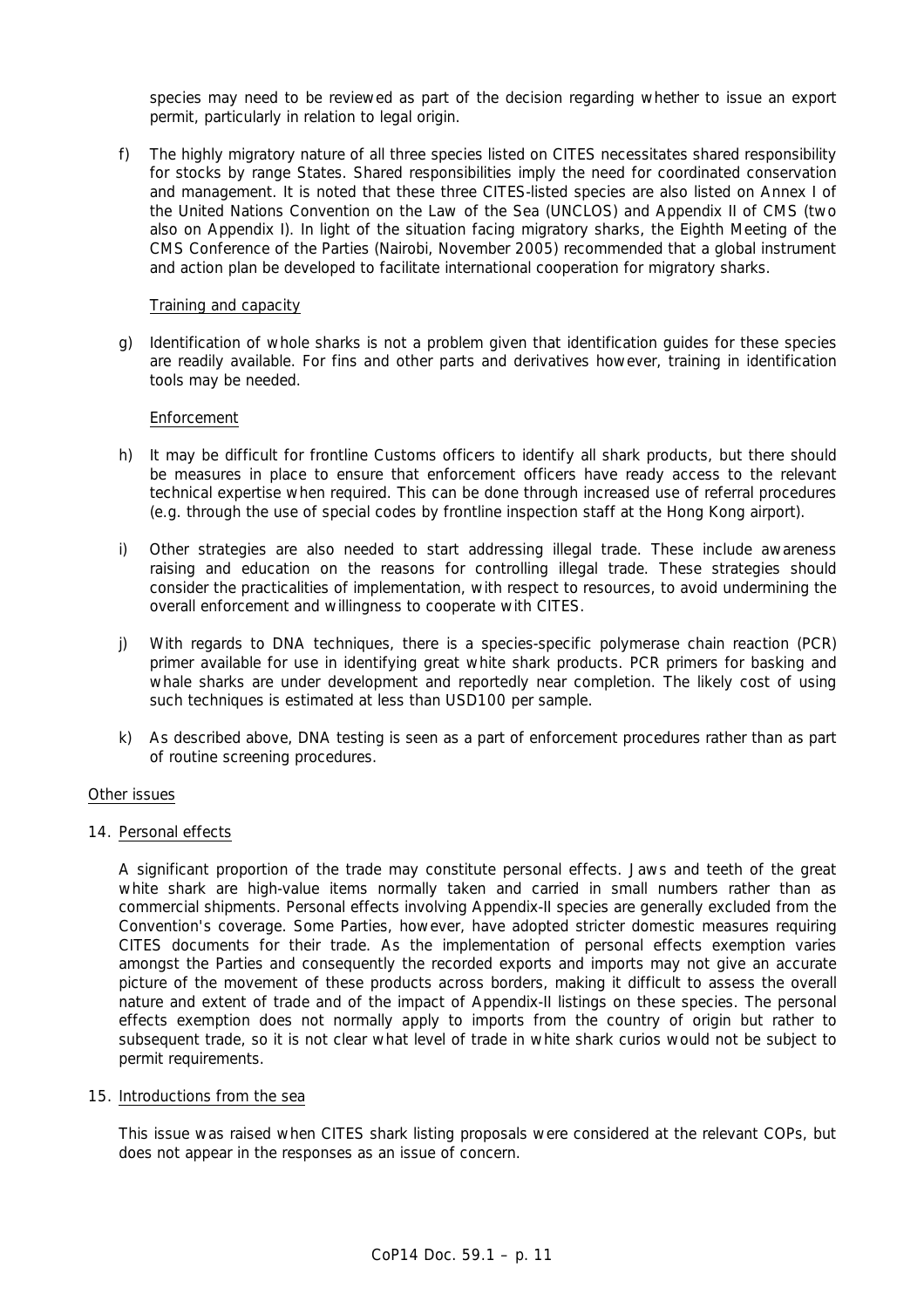## **Reservations**

16. The Working Group noted that some Parties engaged in international trade in products from listed shark species have entered Reservations under Article XV, paragraph 3, on these species listings. This makes it more difficult to assess the extent of trade in these species. It was, however, noted that trade data are often still available from the appropriate government departments of Parties with reservations (indeed some of these trade data are more detailed than those available from Parties without reservations).

### Recommendations

- 17. The regional collaboration between Australia and other Parties on the production of identification tools was noted. The Working Group encourages other Parties to contribute and make use of such initiatives, including the translation and publication of identification manuals for shark parts and products into their own languages.
- 18. Encourage the Animals Committee, as a priority, to complete its work on the development of customs codes for sharks.
- 19. Encourage all major Parties to implement product-specific trade codes for shark products, as well as species-specific codes for products of listed shark species, in order to avoid under-estimation of the full scope of international trade.
- 20. Encourage the Animals Committee to undertake an analysis and provide guidance on Non Detriment Findings for commercially harvested marine fish.
- 21. Parties are encouraged to include reference to any known illegal trade in shark products as part of their general national activities concerning public awareness of the illegal trade in wildlife, and the impact of such trade.
- 22. Encourage bi-lateral cooperation between Parties to enhance law enforcement and fishery management implementation.
- 23. Encourage improved dialogue between CITES, FAO and regional fisheries bodies on shark conservation, management and international trade issues.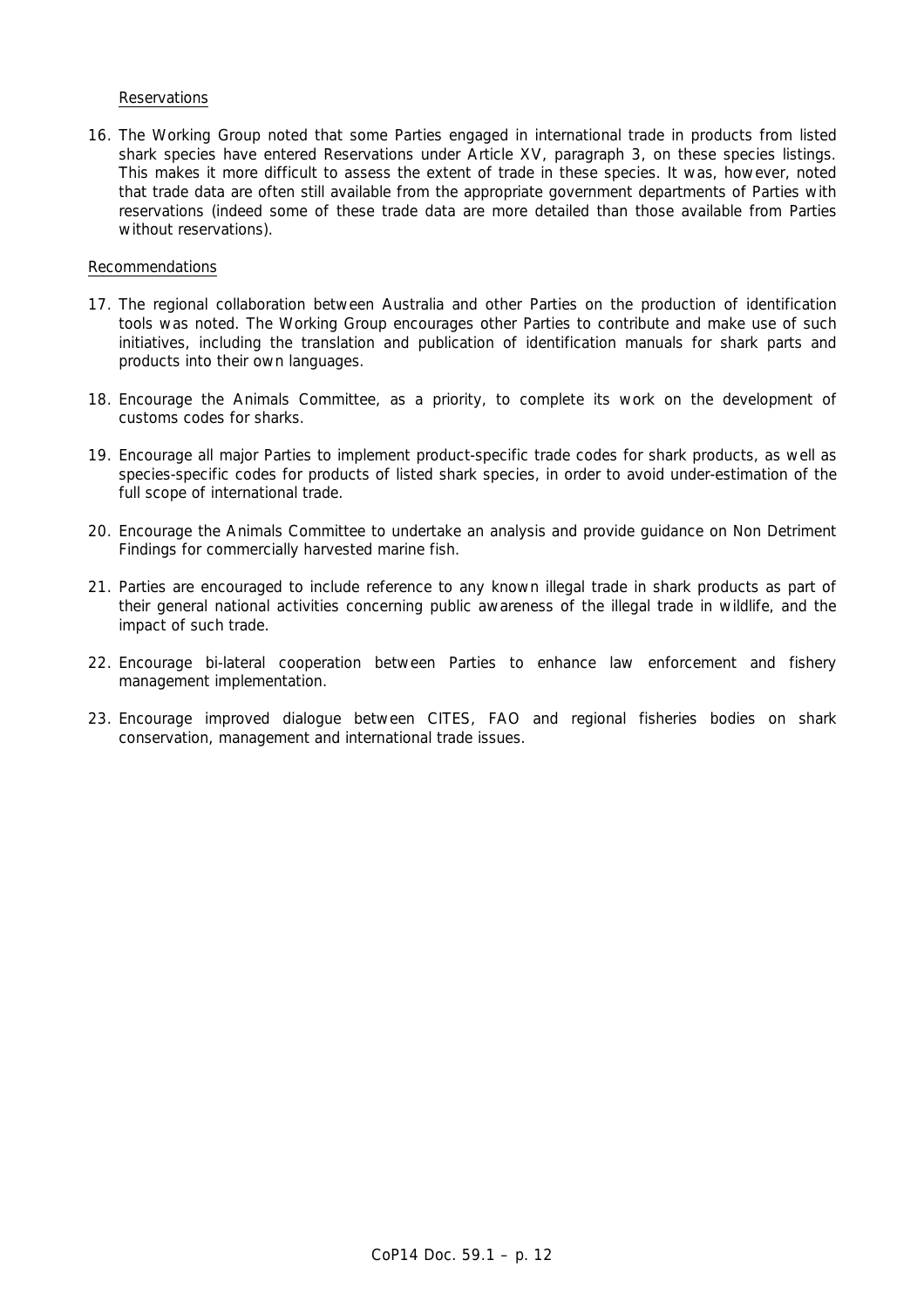## Conservation and management of sharks

## TRADE-RELATED THREATS TO SHARKS

1. This document has been prepared by the intersessional Shark Working Group of the Animals Committee

### Introduction and background

- 2. Sharks<sup>2</sup> and their relatives play an important role in the ecosystem and as a human food resource. They are a traditional and important source of food, income and employment for many communities, including coastal and rural peoples. They are also of cultural and spiritual importance in many States and communities. Recent changes in fisheries technology and economic developments have resulted in intensified fishing effort and mortality through domestic consumption, international trade and bycatch (see Box 1 for definitions of bycatch). Non-consumptive uses are also of increasing importance in some States. These developments have led to the adoption of the United Nations' Food and Agriculture Organization (UN FAO) International Plan of Action for Sharks (IPOA-Sharks) and a number of CITES Resolutions and Decisions on the conservation and management of sharks.
- 3. This document addresses the task set for the Animals Committee by Decision 13.43 to identify specific cases where trade is having an adverse impact on sharks.
- 4. The Working Group agreed that the most important challenge for managers is to ensure that the rate of removal of animals from wild populations is sustainable. Some carefully managed shark fisheries are sustainable, but many fisheries, however, are inadequately monitored and/or unmanaged, resulting in unsustainable levels of mortality for most<sup>3</sup> shark and ray species, although the data required to assess their status and to form the basis for management decisions are seriously lacking for many stocks. Over 25 % of all chondrichthyan species evaluated for the IUCN Red List of Threatened Species have been assessed as Threatened (Critically Endangered, Endangered or Vulnerable), 25 % as Least Concern and nearly 37 % as Data Deficient (IUCN in press 2006).
- 5. Removal of sharks from the ecosystem may also result in detrimental ecosystem impacts, which are also of concern to fisheries and environmental managers. Illegal, unregulated and unreported (IUU) fisheries in State waters and on the high seas contribute to these species' declines and the broader ecosystem impacts. There is also a significant (often legal) contribution by foreign fleets to unsustainable shark mortality within  $EEZs<sup>4</sup>$ , with consequent implications for shark stocks, food security, and socio-economic stability. The overall lack of reliable data from both IUU and legal fisheries makes evaluation of impacts and introduction of management challenging.

 $\overline{a}$ 

*<sup>2</sup> Unless otherwise specified, 'sharks' is the term used to include all chondrichthyan fish species: the sharks, rays and chimaeras.* 

*<sup>3</sup> One Working Group participant subsequently suggested that 'some' was more appropriate. However, all available evidence indicates that the current levels of mortality are indeed unsustainable for the majority of unmanaged stocks.* 

*<sup>4</sup> Exclusive Economic Zones*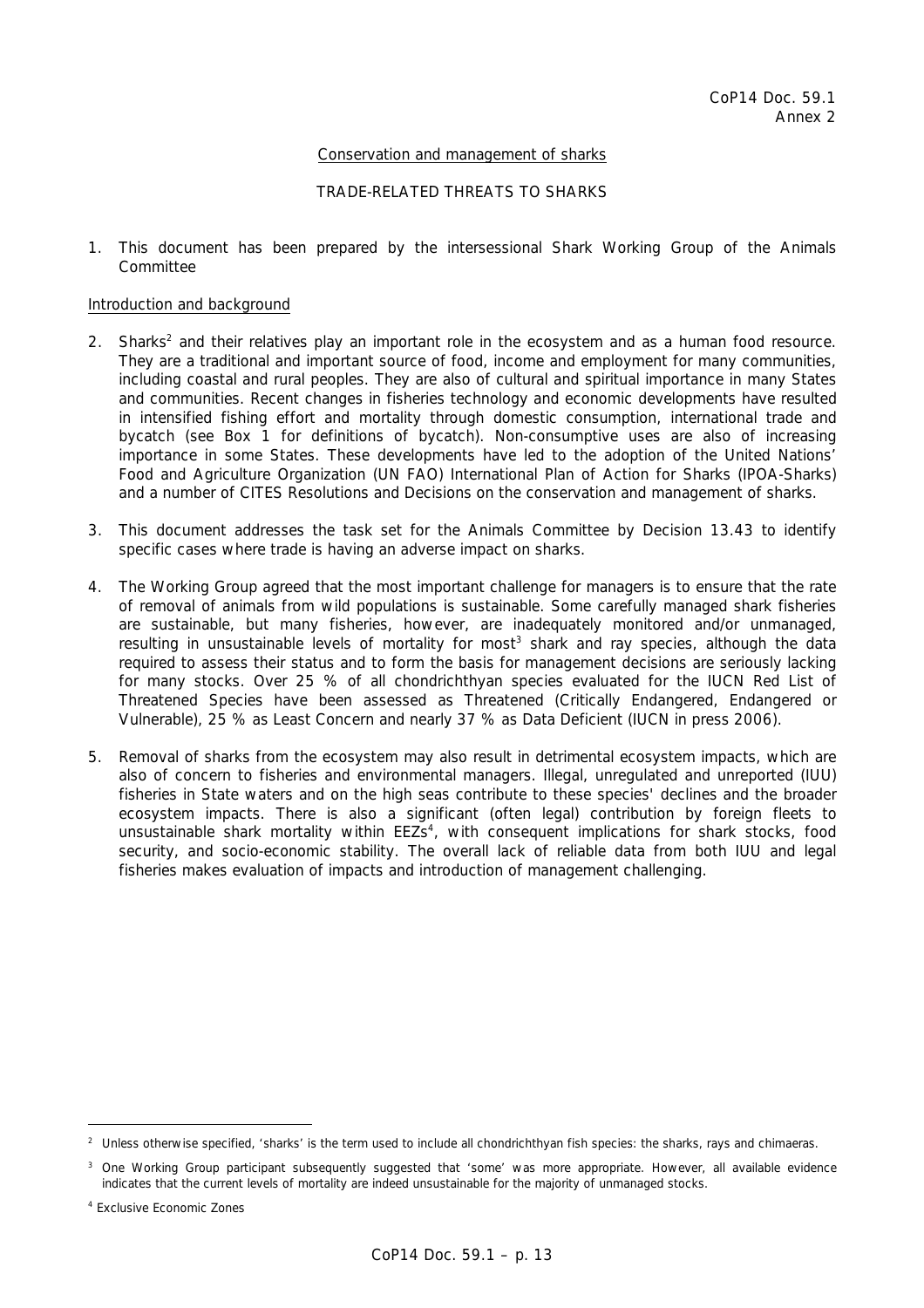The Working Group noted the confusion that may arise from the use of the term 'bycatch', which is applied differently in many parts of the world. Part of the uncertainty arises because "yesterday's bycatch may be today's target species" and the term can be "inaccurate when used over an extended time to describe one element of a multi-species catch" (Murawski, 1992). It is also "inappropriate in terms of the reality of many multispecies fishing practices" (Alverson *et al*., 1994). This is particularly true for sharks, where the increased value of their products combined with declining stocks of traditional target species has made them an increasingly important component of the economic and food value of fisheries, thus shifting from a largely unwanted, discarded bycatch, to a by-product or joint catch. The contribution of 'bycatch' to overall shark mortality is, therefore, very important.

Alverson *et al*. (1994) list the following three definitions of bycatch:

- *i) species retained and sold (also termed 'by-product', or 'joint catch');*
- ii) species or sizes and sexes of species discarded as a result of economic, legal, or personal *considerations (commonly used by scientists in fisheries of the Northeast and Western Pacific);*
- *iii) the non-targeted species retained and sold, plus all discards.*

The FAO FIGIS glossary (http://www.fao.org/fi/glossary/) provides the following definitions:

*Bycatch: Part of a catch of a fishing unit taken incidentally in addition to the target species towards which fishing effort is directed. Some or all of it may be returned to the sea as discards, usually dead or dying. Discard: To release or return fish to the sea, dead or alive, whether or not such fish are brought fully on board a fishing vessel.* 

- 6. Although fisheries mortality has the single greatest effect upon world shark populations, some species can be affected by other factors, including pollution and debris, and the degradation and loss of habitats (for example, through land claim in coastal nursery grounds, dam construction on rivers, and damage by fishing gears).
- 7. Not all shark fishery products enter international trade. Many supply domestic markets or subsistence communities. It is difficult to determine the proportion that does enter international trade, not least because of inadequate taxon-specific monitoring of catches, discards (for definition see Box 1), landings and international trade. This leads to considerable differences between the total reported production of shark products, imports of shark products and exports of shark products. The difference between reported imports and exports is about 20,000 tonnes *per annum*, or 20 % of world trade. The discrepancy in reported trade data could, for example, be caused by the use of different commodity codes by different States. However, Customs systems often allow double counting of imports (i.e. imports and re-imports) and may reflect tendencies to under-report due to national tariffs; these factors are also likely to create discrepancies (Clarke, 2004).
- 8. There is, therefore, insufficient knowledge of the impact of international trade on shark populations and the contribution of international trade, rather than domestic consumption or bycatch, to overall mortality and hence to sustainability. In analysing available FAO data for sharks, it is evident that the data set is compromised by the poor quality of data provided to FAO and the lack of data provided by many shark catching and trading nations.
- 9. Regardless, the most recent data analysis (Lack and Sant 2006) indicated that 20 States or entities contribute 80% of reported global shark catch and that five of these States, listed in descending order of reported catch levels: Indonesia, Taiwan (Province of China), India, Spain, and the United States of America contribute 40% of the reported total catch. The other 15 (also in descending order) are Pakistan, Argentina, Mexico, Malaysia, Japan, Thailand, France, Sri Lanka, the United Kingdom of Great Britain and Northern Ireland, New Zealand, Portugal, the Islamic Republic of Iran, Nigeria, Brazil and the Republic of Korea. When reported import and export data are considered, it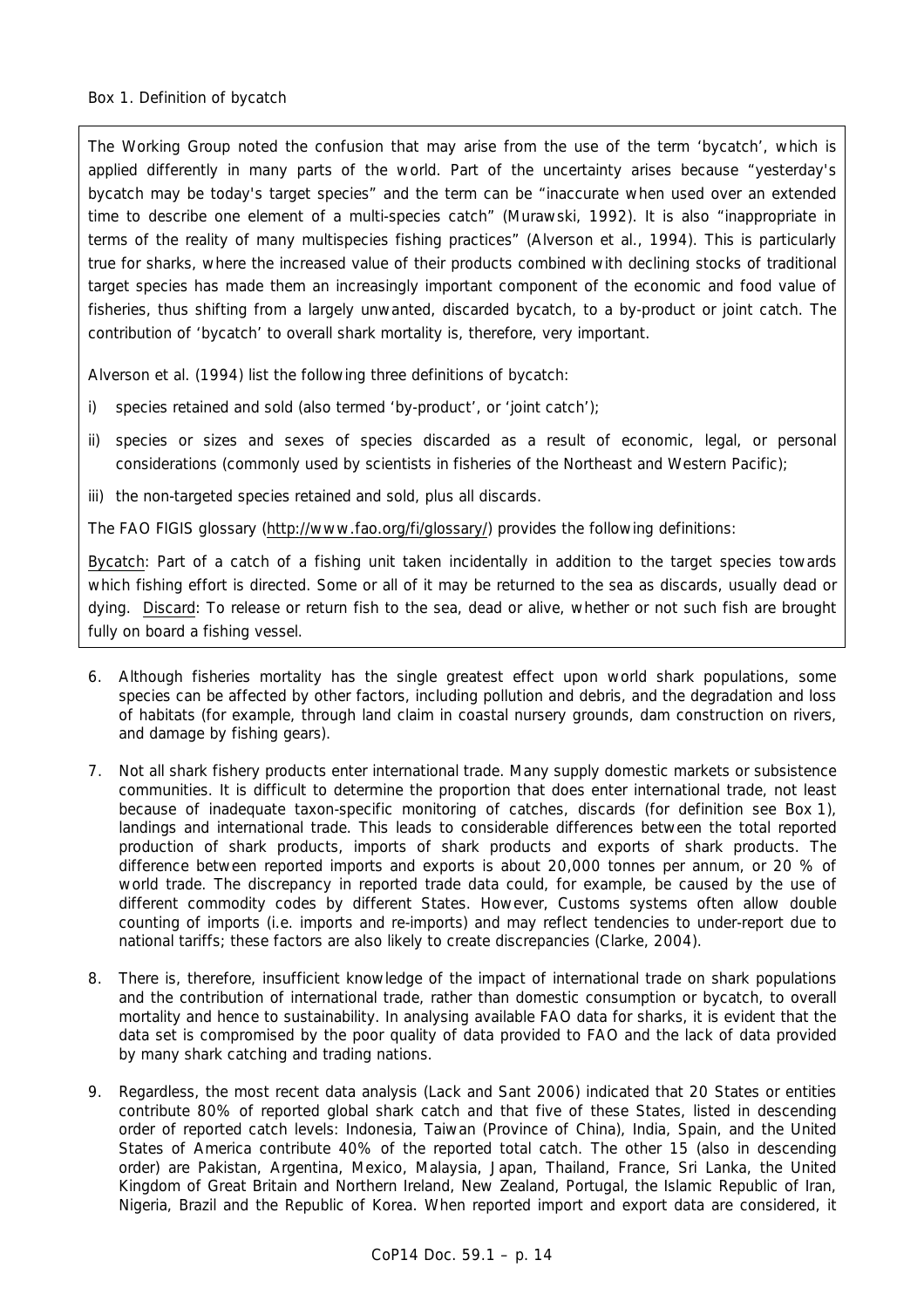appears that the most important trading States, in alphabetical order, include Brazil, Canada, Chile, China including Hong Kong SAR and Taiwan (Province of China), Costa Rica, France, Indonesia, Italy, Japan, Mexico, New Zealand, Panama, Republic of Korea, Singapore, Spain, the United Kingdom and the United States of America (Lack and Sant, 2006). States that are not recording trade using Customs codes for sharks would not be identified by this analysis. The States listed in this paragraph are critical to the recording of accurate shark data, and can also make a significant contribution towards the sustainability of international trade.

- 10. Those data that are available indicate that, where sharks are taken in order to supply international trade demand, the main products are (probably in order of significance and economic importance), fins and meat, because most fisheries yield these products. Fins are nearly always retained, but meat is not. Fins comprise approximately 2% of the whole weight of sharks, whereas meat comprises roughly 40%. As a result, the total volume of shark meat entering international trade is greater than the volume of fins. But, the average economic value of shark fins vastly exceeds that of shark meat, and the number of sharks entering the fin trade is likely to exceed the number whose meat is traded. The Working Group noted that this warrants further study.
- 11. Many coastal shark fisheries utilize the whole carcass and yield a wide range of products. Fins are a by-product of several target fisheries – those for shark meat, particularly, and those for deep sea sharks (oil and meat fisheries). On the other hand, meat is a by-product of some shark fisheries that are primarily driven by the high value of fins in international trade (see case study below from the West African coastal shark fishery). As other fishery yields decrease, the demand for shark meat will continue to rise and meat products become more important drivers for shark fisheries.
- 12. Other products include liver oil, skin, cartilage, live fishes for the ornamental fish trade and public aquaria, curios and trophies, and traditional medicines. Case studies below provide examples. Nonconsumptive uses include shark watching and diving.

## Case studies

### 13. Specific cases where fin trade is having an effect upon sharks

 Because fins are a high value low volume product and easier to handle and store than shark meat, some fisheries, often illegal, unregulated and unreported (IUU), target sharks in order to retain the fins and discard the meat. Several Regional Fishery Bodies (RFB) have recently adopted resolutions to ban this practice. IUU fishing is often unsustainable, and has major negative impacts on shark stocks and ecosystems generally, as well as on the implementation of management efforts that rely on accurate data collection. States that have a national finning<sup>5</sup> ban or related controls often find enforcement difficult or ineffective. For example, although Ecuador's regulations prohibit all shark fishing within the Galapagos Marine Reserve, it has proved extremely difficult to prevent illegal fin fishing. This is likely to be a widespread problem and suggests that there is need for a broader regional or international approach to this aspect of shark fishery management. Other shark fisheries may be driven primarily by the high value of fins in international trade, although other products are also retained. The following case studies summarize the scale of this trade through one importing entity and provide examples of fisheries influenced by trade demand for fins.

a) Hong Kong (SAR) shark fin trade

 Studies of the shark fin trade in Hong Kong (SAR), the world's largest trading centre for fins, provide a means of characterizing the impact of this trade on shark populations. Import quantities until 2000 suggest that the trade grew by 5% per year. Since that time China has acquired an increasingly larger proportion of the world trade but owing to changes in their commodity coding system, it is impossible to quantify trade levels accurately. The species composition of the Hong Kong SAR auction market consists of at least 17% blue shark and only 14 species made up approximately 40% of the market. Based on extrapolated auction data, the number of sharks represented in the global shark fin trade per year is estimated at approximately

*<sup>5 &#</sup>x27;Finning' is defined in fishery management fora as the removal and retention of fins from a shark and the discard at sea of the remainder of the carcass.*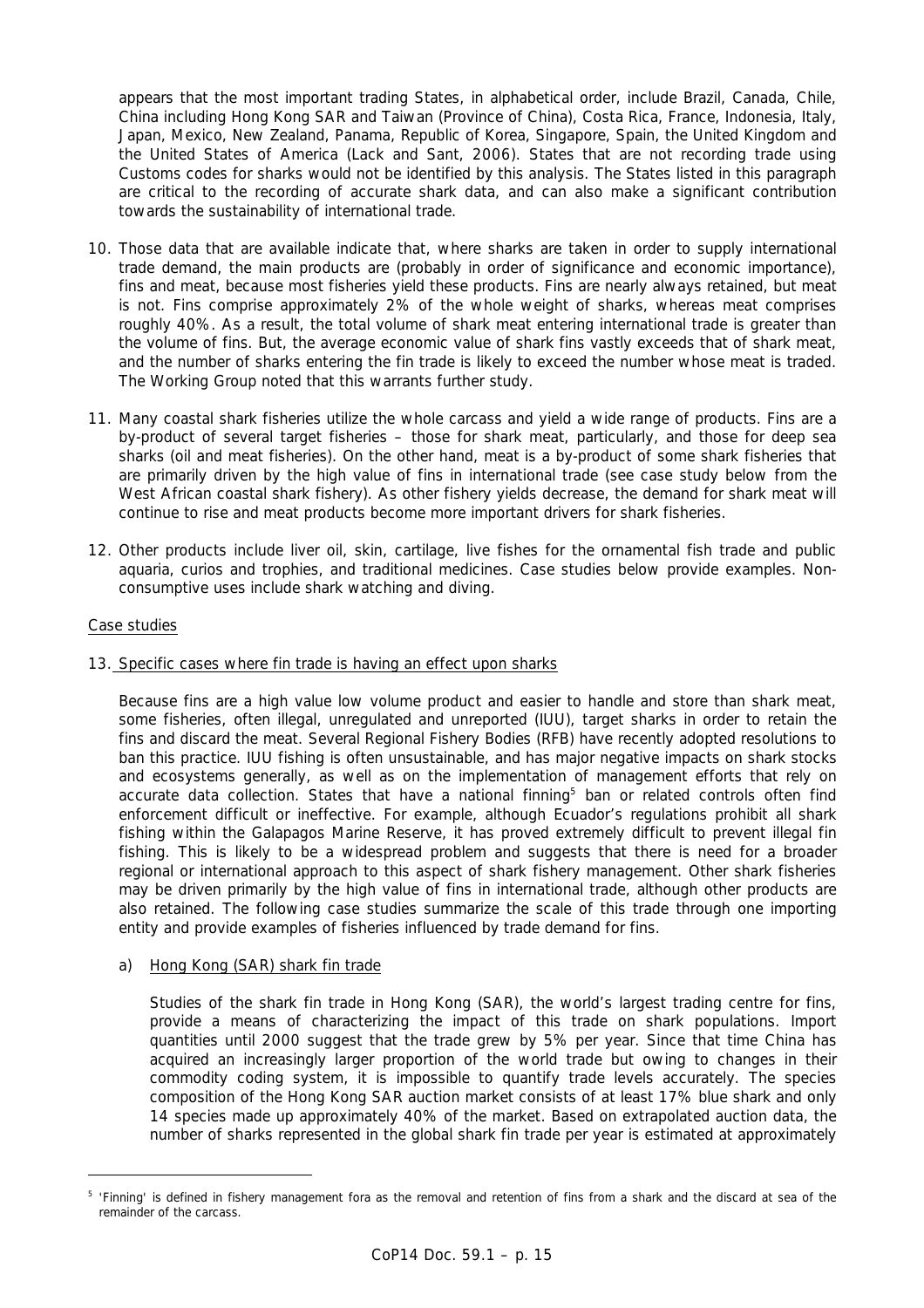40 million. Analogous estimates in biomass indicate that shark catches are three to four times higher than figures given in the FAO FISHSTAT Capture Production database for elasmobranches with tradable fins. Species-specific figures for the trade of blue shark fins were compared to stock assessment reference points and indicated that catch levels may be within sustainable limits for this species (Clarke, 2003). However, since the blue shark is one of the most prolific and resilient of shark species, these results cannot be used to make inferences about other shark species. The value of the global trade in shark fins is estimated at USD 400-550 million. Given the apparently close correlation between the volume of the shark fin trade and economic growth in China, the market is expected to continue to grow unless constrained by limits on supply, changing consumer tastes or other factors<sup>6</sup> (Clarke, 2003).

## b) Shark finning<sup>5</sup> fishery in Indo-Pacific Ocean

 A paper from Japan for the 9th Session of the Indian Ocean Tuna Commission (Anonymous, 2005) reported that 150-200 fishing vessels based in Taiwan (Province of China), flagged mainly in Taiwan (Province of China) and some in Indonesia, were currently operating shark finning<sup>5</sup> fisheries in the Western Indian Ocean. Some finned sharks year-round, others switched to shark fishing at the end of the tuna season. These fleets had moved from offshore Central America following declines in shark resources and increased regulation of shark fin landings in Costa Rica (Anon., 2005). Activities included illegal fishing in poorly patrolled EEZs. One vessel can catch up to 60 metric tons per month from previously unfished stocks, discarding the carcasses and retaining only the fins. The fins are trans-shipped to freezer carriers and transported to China [including Taiwan (Province of China)] for processing and marketing.

## c) Illegal shark fin fishing in northern Australian waters

 IUU fishing in northern Australian waters by foreign fishermen supplies the international fin trade, and has negative impacts on the sustainability of northern shark stocks and the regional ecosystem, including other protected marine species such as sea turtle and dugong. The demand for fins is so high, and prices so lucrative, that foreign fishermen are willing to risk incarceration by Australian authorities to catch sharks illegally for their fins within Australian waters (Julien Colomer, pers. comm.). Reductions in shark species abundance and diversity have been observed in several locations within northern Australian waters as a result (Dr Mark Meekan, pers. comm.).

### d) Shark fishery development in West Africa

 Sharks have been exploited by semi-industrial fisheries since the 1950s, with some target fisheries leading to stock collapse. Shark bycatch in small-scale fisheries has been salted, dried and exchanged for cereals with inshore regions. Ghanaian fishermen who settled in the Gambia in the early 1970s initiated a target shark fishery, exporting dried, salted or smoked shark meat to Ghana. They also purchased shark bycatch from other fisheries, leading to the first cash fisheries in the region and increased levels of fishing effort. Shark products were imported from Senegal to the Gambia then the meat re-exported to Ghana. Fin buyers had arrived in the region by the 1980s, leading to increased fishing effort targeting sharks and guitarfishes. Rapidly declining shark stocks resulted in a community-led shark fishing ban in Banc d'Arguin, Mauritania, in 2003. Fisheries continue in the other States of the Commission Sous-Régionale des Pêches (Subregional Fishery Commission), despite falling catches. These fisheries are driven by international fin trade to East Asia, but meat is also traded within the region. (Mika Diop<sup>7</sup>, pers. comm.)

*<sup>4</sup> 'Finning' is defined in fishery management fora as the removal and retention of fins from a shark and the discard at sea of the remainder of the carcass.* 

*<sup>6</sup> It was the view of one Working Group participant that consumption and demand for shark fin products was not related to the economic climate. A new policy of the Chinese Ministry of Commerce was highlighted which has suspended the import and processing industry solely for re-export purposes, which includes shark fin processing in China, No. 55 Notification of 2004.). However, the case study provided here accurately reflects published information presented to the Working Group.* 

*<sup>7</sup> Co-ordinator of the Subregional Fishery Commission of West Africa, covering Cape Verde, the Gambia, Guinea, Guinea-Bissau, Mauritania, Senegal and Sierra-Leone.*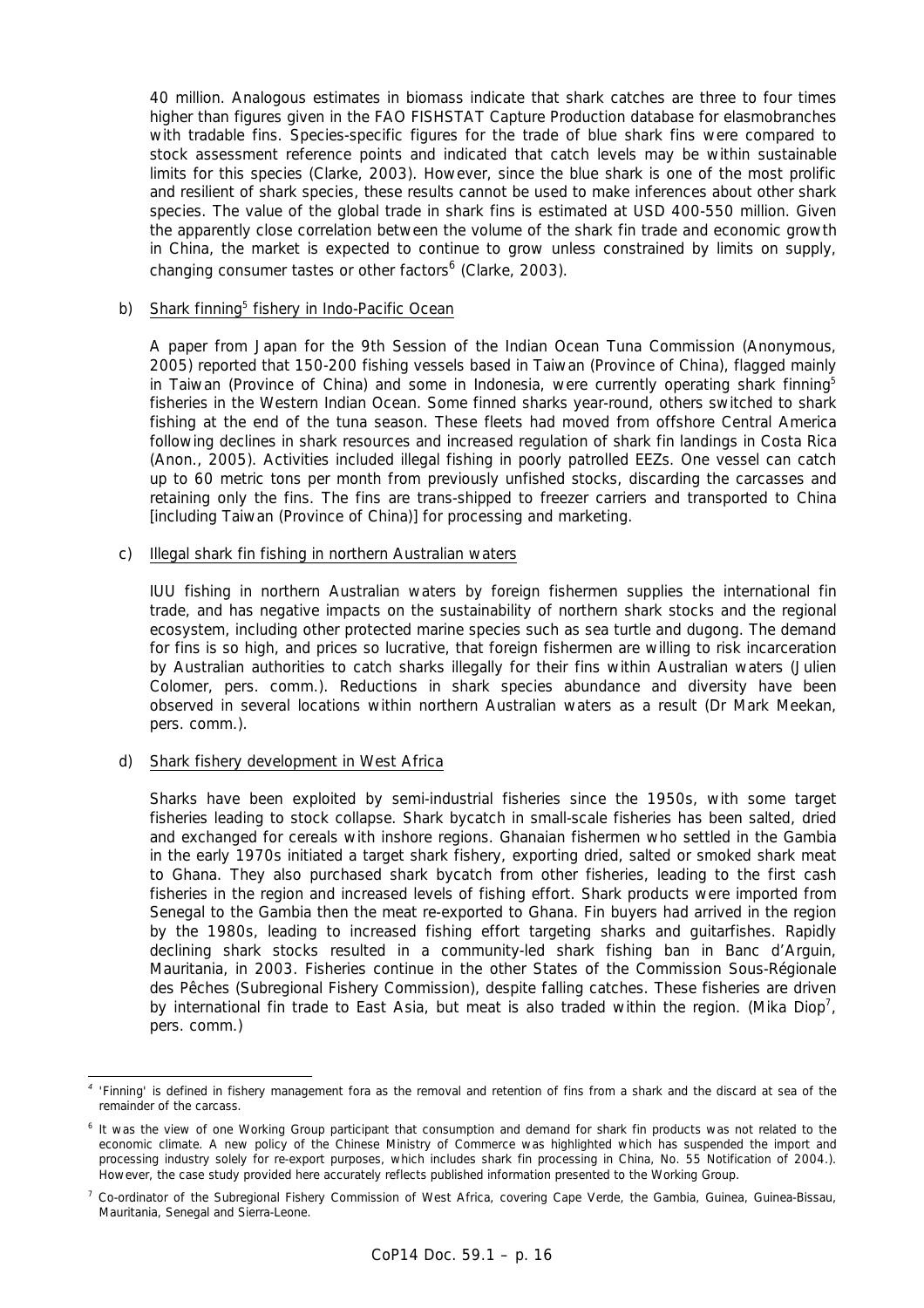# e) Costa Rican shark fin landings by foreign flagged fleets

 Costa Rica initiated a programme to foster a longline fleet in 1982, to compensate for the depletion of coastal fishery resources. Currently, Costa Rica has the largest Pacific longline fleet of Latin America (550 vessels). Since 1998, foreign flagged vessels that target sharks in international waters are allowed to land products in private docks. Costa Rica passed a shark finning ban in February 2001 (AJDIP/47-2001), which mandated the landing of shark fins attached to the carcass. Throughout 2002 and 2003, violations of the regulation by foreign vessels landing solely shark fins at private docks were continuously exposed. The use of private docks by these vessels was challenged in Costa Rica's Constitutional Court in February of 2004, on the grounds that their use is contrary to local Customs regulations, which mandate the use of public docks for the importation of products by international flag vessels. The authorities replaced the aforementioned regulation with a new one in November of 2003 (AJDIP/415- 2003), which allowed the landing of shark fins separated from the carcass, as long as the fin-tocarcass weight ratio did not exceed 12.7%. In March of 2005, Costa Rica's new Fishery Law was passed, Article 40 of which mandates the landing of shark fins only if "attached to their respective carcass", thus eliminating the fin to body weight ratio system. Although the local fleet agrees and complies with the measure, international flag vessels opposed it. As a result, local fishery authorities decided to interpret the law in such a way as to allow the fins to be totally separated from the carcass at sea, yet tied back on to the carcass for landing. The Costa Rican General Attorney has ruled twice (July 2005 and January 2006) that the correct interpretation of Article 40 of the Fishery Law requires the fins to be landed attached to the carcass in natural form. Even though the resolutions of the Attorney are legally binding and mandatory, local fishery authorities refuse to comply. In February of 2006, Costa Rica's Constitutional court ruled that the fisheries and Customs authorities had failed to protect the constitutional rights of the Costa Rican people, and mandated both institutions to comply with Customs regulations.

## f) Illegal shark fisheries in Ecuador

 The Galapagos Marine Reserve Regulations prohibit all shark fishing, whether target or bycatch, and also prohibit transporting and trading in sharks or their products within or from the Archipelago (Reglamento de Pesca Artesanal de la RMG, Art. 69). These Regulations were ineffective. Illegal fishing targeting shark fins in order to supply the high value international trade is apparently increasing within the Marine Reserve, despite efforts to control it. The practice of finning seems to be limited within Ecuadorian waters to the Galapagos Archipelago, but all shark fin exports from Ecuador were subsequently prohibited by Decreto Ejecutivo 2130, Registro Oficial 437 of 7 October 2004. Shark fins obtained illegally in the Marine Reserve and legally in other coastal waters were formerly landed on the Ecuador mainland. These fins are now exported by boat to adjacent States because of the recent prohibition of shark fin exports. This regulation was enacted mainly in an attempt to control or eliminate the finning problem in the Galapagos Marine Reserve (Fowler, 2005). There is concern that these regulations have not been effective in restricting shark finning activities in Ecuador, but has merely increased the illegal fin trade that now passes through neighbouring States instead. It has therefore prevented accurate data collection. The newly adopted Shark Plan for Ecuador aims to address this issue.

### 14. Specific cases where meat trade is having an effect upon sharks

 Shark meat is an important food resource for many coastal and inland communities and much is utilised only through domestic markets. Many coastal shark fisheries utilise the whole carcass and yield a wide range of products, with fins being a by-product of such fisheries. As other fisheries yields decrease, the demand for shark meat will continue to rise and is likely to become a more important driver for commercial shark fisheries. For example, blue shark landings from long-line fleets in several oceans have increased in recent years as the value of the meat has risen to USD 1,000/ton, partly as a result of the pressures of the regional fishery commissions to reduce tuna fish catches (Andres Domingo, pers. comm.). Other examples are presented below.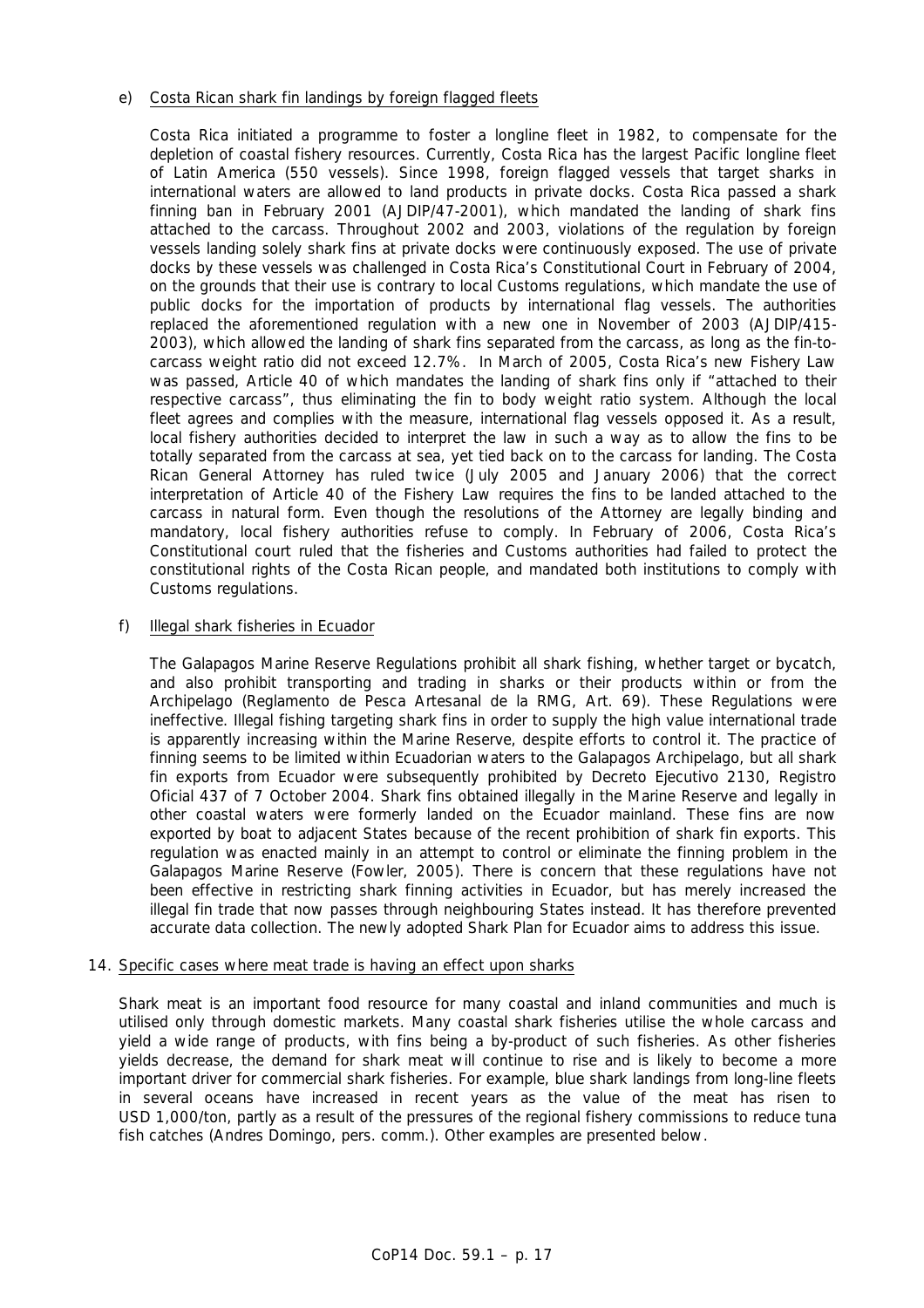# a) Industrial South American ray fisheries

 In the past year, ray landings have increased in the South-West Atlantic Ocean. These captures are mainly exported to the market of the Republic of Korea. Statistics and Customs control records from this multi-species fishery list all species under a single category, therefore landings are not effectively monitored (Massa & Hozbor, 2003; Paesch & Domingo, 2003; Villwock de Miranda & Vooren, 2003; Andres Domingo, pers. comm.). In the north of Brazil, a recently described species (*Dasyatis colarensis*, previously referred to as *D. guttata*) is increasingly captured and exported for meat to the European Union. More data on this species' biology is required and this fishery must be monitored (Patricia Charvet-Almeida, pers. comm.).

## b) Canadian porbeagle fishery

 Beginning in the early 1990s, porbeagle sharks *Lamna nasus* were landed by a Canadian-directed longline fishery and bycatch in several other fisheries. Canadian landings prior to this time were reported only as bycatch (DFO, 2005). The majority of porbeagle landings are exported to the European Union Member States, which in turn is reported to export porbeagle to the United States of America, where the meat is consumed in restaurants (Vannuccini, 1999). A great deal of trade is also reported between European Union Member States, with the United Kingdom and Germany exporting porbeagle to France and Spain, and Italy importing from France.

### c) European spiny dogfish meat demand

 Demand for the meat from spiny dogfish, *Squalus acanthias*, particularly in Europe, is driving high-volume, international trade and unsustainable fishing in many parts of the world. The species has an exceptionally limited reproductive capacity owing to slow growth, late maturity (12-35 years), lengthy gestation (nearly two years), few offspring (18-24 months) and long life (up to 100 years). Fishing operations usually target mature females due to their large size. With the exception of New Zealand, fishery management programmes for spiny dogfish have been inadequate or completely lacking, leading to serious depletion of numerous populations. Ongoing market demand for shark meat has shifted fishing activities to stocks in the southern hemisphere and territorial waters of the United States in the Pacific, where new fisheries are allowed to develop despite the absence of population assessment or science-based management (Massa *et al*., 2002; Van der Molen *et al.,* 1998). Although less valuable than the meat, fins from spiny dogfish also enter international trade.

# d) Deep-water shark fisheries in the Northeast Atlantic

 Depletion of traditional shelf and pelagic fish stocks in the Northeast Atlantic has resulted in redirection of effort, particularly during the past decade, towards deeper water stocks. There is now increasing fishing effort focused on shelf-edge and slope fisheries. Several species of deepwater sharks are being taken in target fisheries and as an important utilized bycatch of fisheries for other species. Deep-water sharks have valuable meat and large oil-rich livers, which are the main products driving these fisheries. The shark fins are also utilized; these and probably the other products enter international trade. Fishery surveys have identified rapid and serious depletion of deep-water sharks, with declines of over 90 % reported for some stocks during the past decade (ICES, 2005). Recent scientific papers documenting deep-water sharks exhibit high longevity and late age of maturity, thus although no demographic analysis has been completed, evidence suggests these species are some of the least productive of the elasmobranches (Irvine, 2004; Irvine *et al*., 2006; Clarke *et al,*; 2002; Kiraly *et al*., 2005).

# e) Ornamental fish trade

 Examples include freshwater stingrays, leopard sharks, and the small colourful carpet and epaulette sharks collected in the Indo-Pacific.

# f) Leopard sharks

 In California, United States, nearly all harvest of leopard sharks *Triakis semifasciata* are from recreational fishermen. Estimated recreational landings are about 138 ton per year from 1980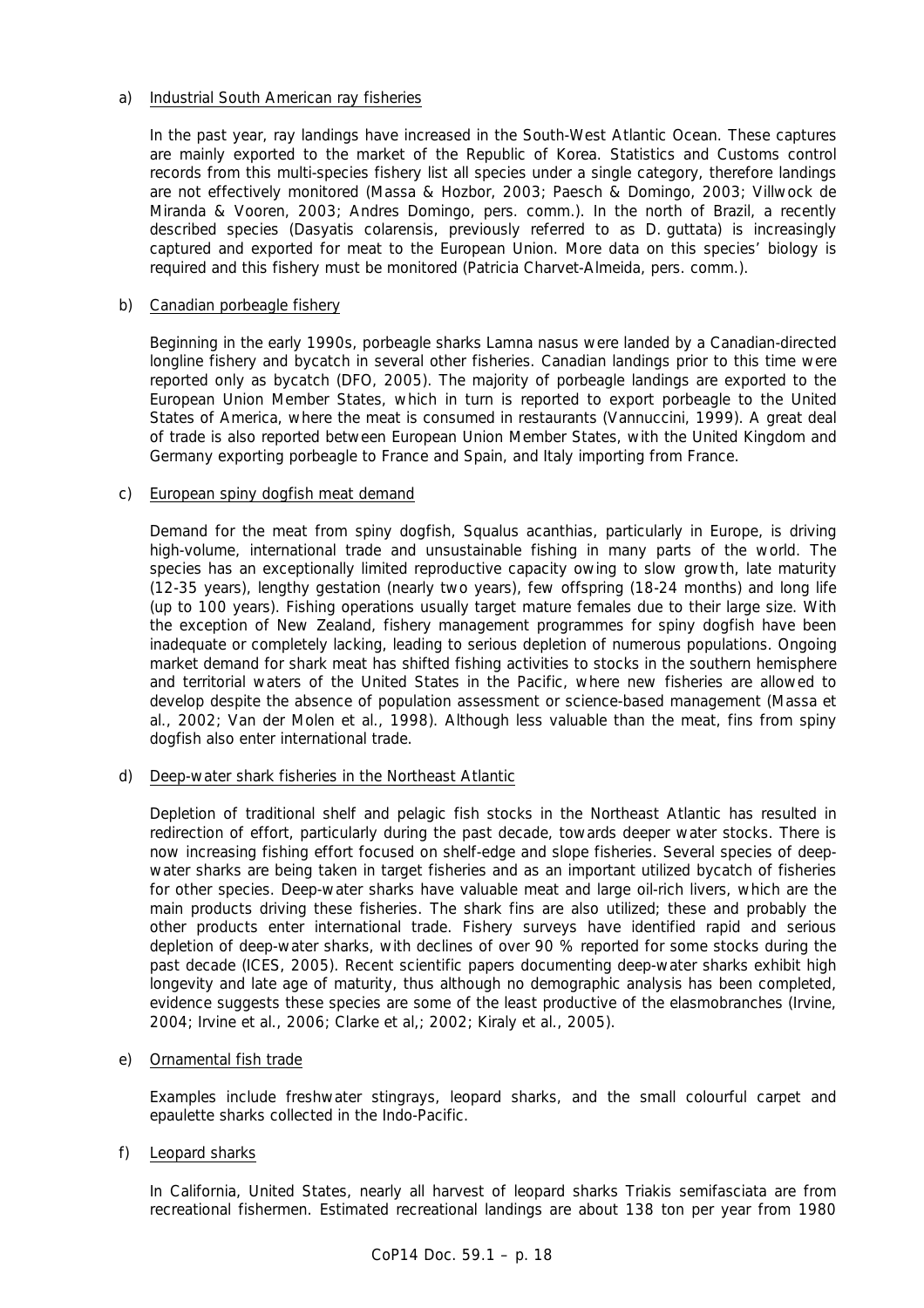and 1995. Commercial landing have reached a high of 46 ton in but have been significantly curtailed owing to gill-net bans in California waters. Although current regulations and harvests do not appear to impact the California population of leopard sharks (Smith, 2005), in January 2006 six men were indicted by a federal grand jury with conspiracy to harvest thousands of undersized (under 36 inches in length) leopard sharks from the San Francisco Bay with the intent to sell them in the United States of America and to international pet trade distributors. (http://www.usdoj.gov/usao/can/press/html/2006\_02\_08\_leopardshark.htm).

## g) South American freshwater stingrays

 South American freshwater stingrays (Potamotrygonidae) represent an important portion of the overall elasmobranches that are used for ornamental purposes. The most valuable freshwater stingrays in the aquarium trade are endemic species that are restricted to river basins subject to various impacts (mining, damming, deforestation, etc.; see more detailed information in document AC20 Inf. 8). Specific regulation is needed to survey and manage these stingrays adequately, but until now a species quota-based system has only been implemented in Brazil. An effective neutral international export/import control is highly recommended to guarantee that the quantities of species exported are within sustainable fishing limits. Since the aquarium trade is concentrated on neonate and juvenile specimens, it is important to avoid catches of adults for consumption in areas or from populations that are already being exploited for ornamental purposes (Patricia Charvet-Almeida, pers. comm.)

## 15. Curios and trophies

 Teeth, jaws and spines are sometimes used as decorative objects and large jaw sets as trophies (Fowler, 2004). Very large fins (primarily basking and whale sharks) are used for commercial display (Clarke, 2003). Sawfish (*Pristis* spp.) rostra are (sometimes illegally) taken as a curio item and enter international trade for decorative purposes (Charvet-Almeida, 2002; McDavitt & Charvet-Almeida 2004). The teeth of some species such as the great white shark (*Carcharodon carcharias*) are very valuable. The curio trophy trade often involves threatened species despite legal protection in some range States. CITES provisions for personal effects may potentially be used to circumvent controls on export of trophies and curios from listed species. Where the curio trade in products from threatened species results in unsustainable mortality of sharks and rays, there is a need to regulate this activity and to raise public awareness of the impacts of these products upon threatened stocks.

### 16. Other products

a) Health/Medicinal

Sawfish rostra (*Pristis* spp. saws) and rostra fragments are considered to help treat asthma and other chronic respiratory diseases (Charvet-Almeida, 2002). Shark fin soup and gill rakers from manta rays (Mobulids) are considered a health tonic. Cartilage is sometimes used to treat arthritis and related diseases or as a food supplement to provide calcium. In some States (e.g. Costa Rica) demand for cartilage during the mid 1990s stimulated a relatively short-term target fishery, with the products processed on shore prior to export. Cartilage is now mainly a byproduct of fisheries for meat. The effectiveness of cartilage treatment requires investigation. Public awareness could help reduce threats from medicinal use.

b) Liver oil

 This has been derived in large quantities from fisheries for basking shark (*Cetorhinus maximus*), whale shark (*Rhincodon typus*), tope (*Galeorhinus galeus*), spiny dogfish (*Squalus acanthias*), and a large number of deep-sea sharks. Natural shark oil has now partly been replaced by synthetic products and market demand has increased for the meat from many of these species.

### c) Skin

 Shark skin is used for the manufacture of boots and belts in Mexico. There is an expanding Southeast Asian industry for the manufacture of bags, wallets, watchstraps and other products from ray skin, many of which enter international trade. The number and identity of species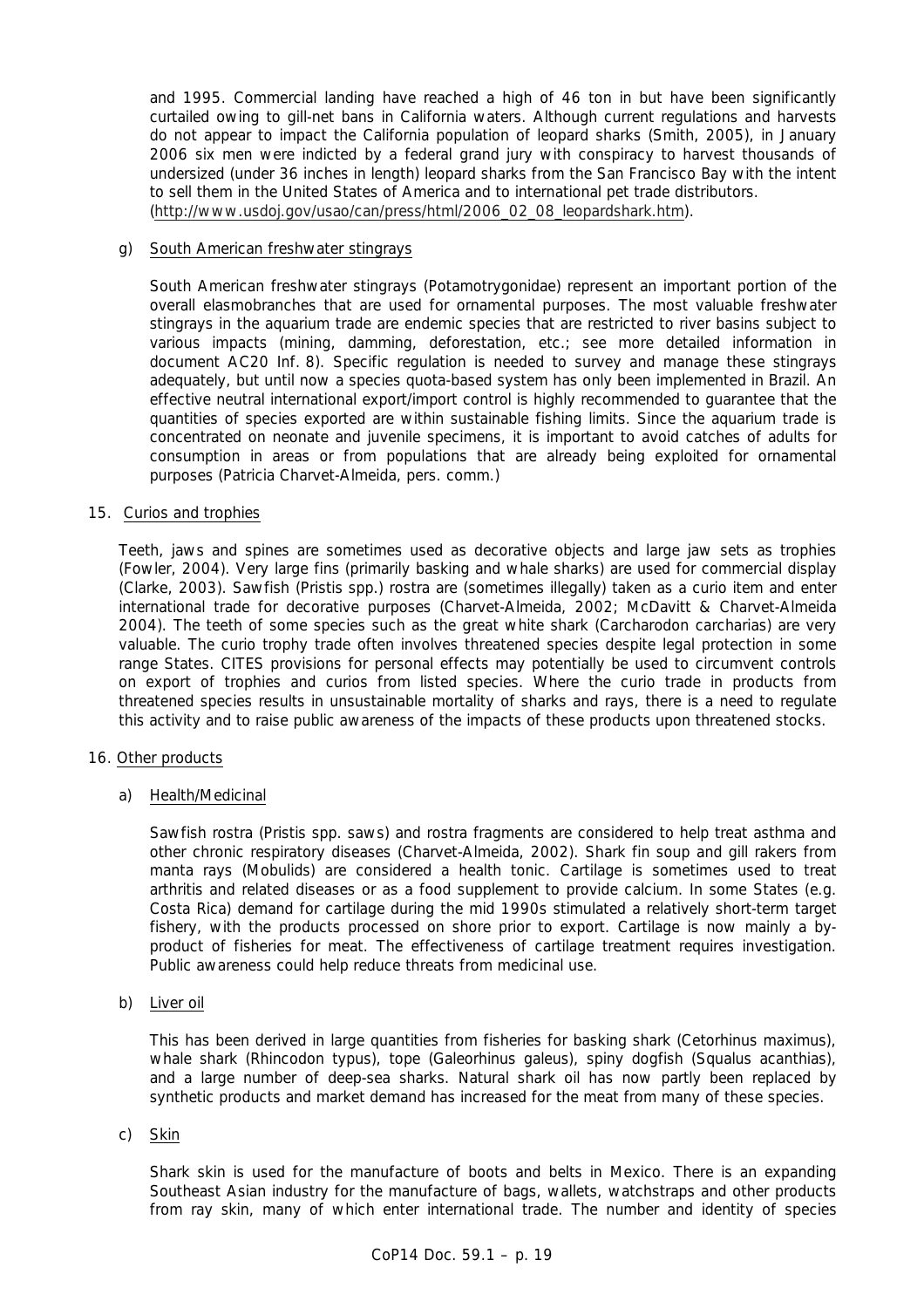involved in this industry is uncertain and some undescribed species may be utilized. In some cases, however, the skin may be a by-product of meat fisheries.

d) Miscellaneous

 From the mid 1970s until today, sawfish rostral teeth have been the preferred material used to manufacture artificial 'spurs' for use as weapons in Peruvian cock fighting. The rostral teeth are mostly obtained from Brazil, Ecuador, Panama and various Caribbean countries. Depending on the species used, and assuming all rostral teeth in the saw are usable, one rostrum could now have a retail value of between USD 2,114 and USD 6,984 (Matthew T. McDavitt, pers. comm.)

### Conclusions/recommendations

### Relative importance of international trade as a source of shark mortality

- 17. The working group found it difficult to determine the relative importance of international trade as a driving force for shark population mortality and declines, compared with domestic use and discarded bycatch. Nevertheless, there was broad acknowledgement that significant quantities of shark and ray products do enter international trade. Although this is largely unmonitored internationally, Hong Kong SAR's excellent Customs data quantify the trade through this single market. There are also some fisheries that are wholly or partially driven by international trade demand (Indian Ocean Tuna Commssion example, West Africa or freshwater rays), while other fisheries only supply domestic markets or subsistence uses.
- 18. This question cannot be answered until greatly improved data become available on fishery mortality (catches, landings and discards), domestic market consumption and international trade data (both exports and imports). Poor fishery management, monitoring and the continuation of IUU fishing where good management occurs will have to be addressed for this to be possible.
- 19. The working group also noted that it would be desirable to consider and evaluate the cumulative impacts of the varied threats to shark populations, but that this is currently unlikely to be possible for the majority of stocks.

### Improving data collection and analysis

- 20. Efforts should focus on improving data collection on the five to 20 States that contribute 40 to 80% of the total shark catch (according to FAO data presented in Lack and Sant, 2006). Improved catch, bycatch, discards market and trade data from these States would hugely increase knowledge of the contribution of their fisheries to international trade.
- 21. Improved data collection and analysis by Regional Fishery Bodies and their Contracting and Cooperating Parties can also contribute significantly to this end. It is recognized that there was also a recent recommendation of the expert consultation to review implementation the IPOA-Sharks in December 2005 to involve RFBs in improving international shark management (FAO, in preparation, 2006).
- 22. States reporting the highest proportion of international trade in shark products are China [particularly Hong Kong SAR and Taiwan (Province of China)], Spain and other European Union Member States, Mexico, the Republic of Korea, Japan, New Zealand and the United States of America. Action by these entities is critical to the recording of accurate shark data by species and by product. These countries have close relations with the World Customs Organization (WCO).
- 23. The Working Group made the following recommendations:
	- a) An assessment of the catch reporting arrangements and trade codes for shark products for the 'top 20' shark fishing and trading States and entities, and Regional Fishery Bodies (RFBs).
	- b) Analysis of shark catch, production and markets in key catching and trading countries.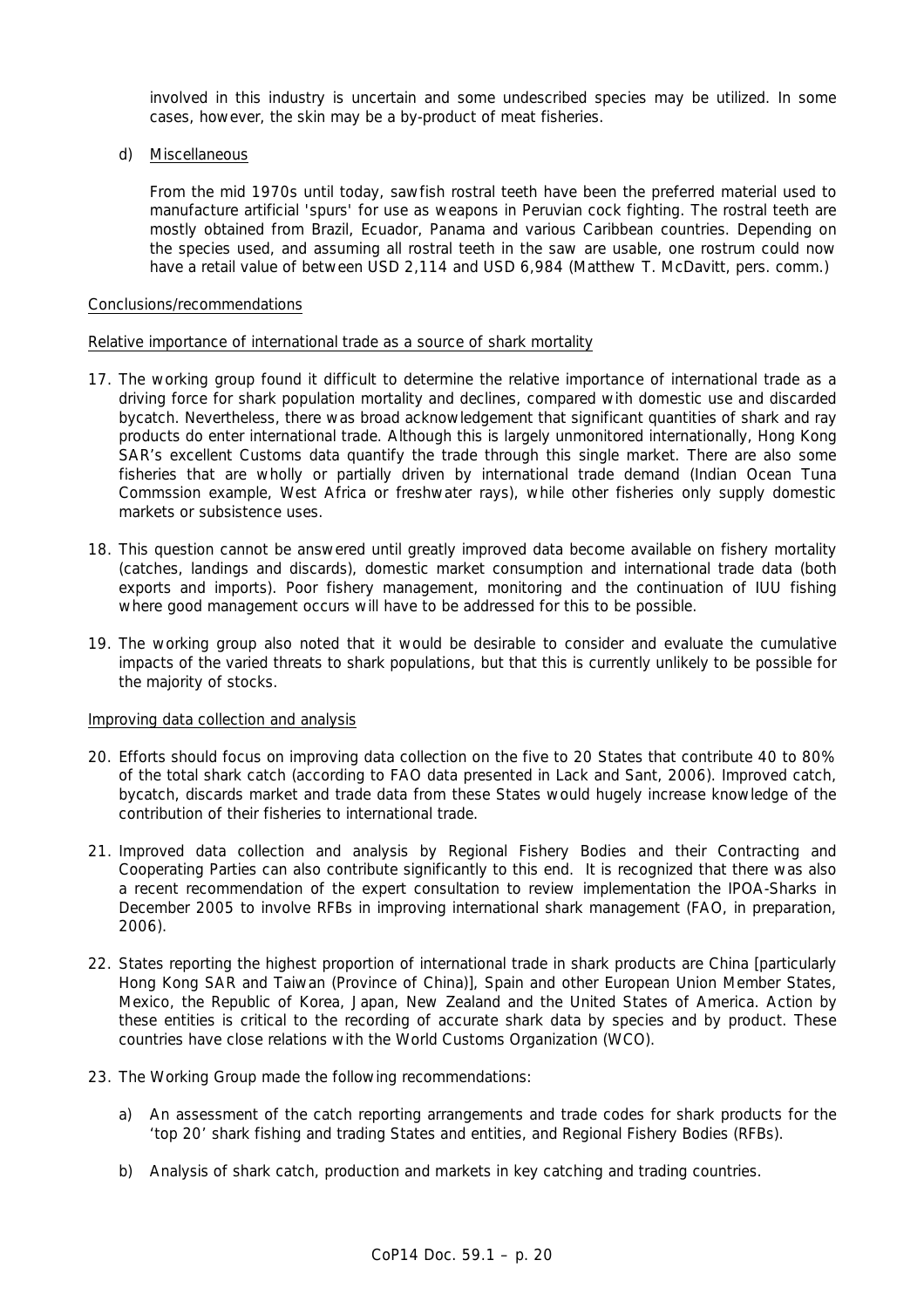c) Comparison and analysis of export and import data for the key trading States identified by TRAFFIC's paper to the Working Group. Cooperation, expertise and assistance from FAO and RFBs would be welcomed by developing countries.

## Fishery management priorities

- 24. CITES should continue to monitor implementation of the IPOA-Sharks and practical improvements in shark fisheries monitoring and management to ensure that this subject remains a high priority for global fishery activity. As a matter of urgency, if progress towards sustainable fisheries and trade is to be maintained, Parties and RFB, in collaboration with FAO, should develop a five-year implementation programme with specific targets for data collection and management action by key fishing and trading States and other entities.
- 25. The working group considered a range of different management techniques, including finning bans, catch quotas and other traditional fishery management measures, and temporal or permanent protected areas. Fishery management can be complemented by biodiversity and trade management measures; all appropriate management tools should be applied to the sustainable management of those particularly vulnerable (for example K-strategists) shark species<sup>8</sup>.
- 26. The role of National Shark Plans and the FAO IPOA–Sharks was considered. The latter had been the main subject of discussion at the FAO Expert Consultation in December 2005 (FAO, in prep., 2006). Implementation is patchy and several participants were of the view that it was 'slipping off' relevant national and international agendas, but that meeting had concluded that the IPOA–Sharks was a beneficial endeavour and that efforts to improve its effectiveness should be strengthened. Some States have Shark Plans but no management measures. A few (e.g. Canada and New Zealand) have shark fishery management in place but no Shark Plans. Some more progress has since been achieved since the review of IPOA–Sharks implementation presented in document CoP13 Doc. 35.
- 27. The Working Group concurred with FAO's view that monitoring and data collection initiatives will likely be the single most important measure for capacity-building in most shark fishing and trading States.

# Respective roles of FAO, Regional Fishery Bodies and CITES

28. The Working Group considered how CITES might contribute to encouraging or implementing elements of the sustainable management measures for shark fisheries supplying international trade that are the responsibility of national fishery departments, FAO and RFBs. This might, for example, be achieved through non-detriment findings for listed species and CITES trade regulation remit. The Working Group reiterated the message from many CITES and FAO meetings: that it is important to improve communication between fishery departments and CITES authorities. This process may be aided at national level by the listing of the same sharks on the CITES Appendices and CMS (Convention on Migratory Species) should also help improve communication at the national level. These Conventions may also be able to liaise at the regional and international levels to promote collaboration with FAO and RFBs.

### **Discards**

- 29. Discards (undesirable bycatch that is subsequently discarded into the sea) make a significant contribution to shark mortality. Levels of discard *versus* retention of bycatch, and efforts to mitigate, manage or avoid discards may depend upon operational circumstances and varying levels of demand for products (see Box 1).
- 30. FAO catch data do not include catches discarded at sea. There is a need to estimate the quantities or proportions of sharks that are discarded and their estimated chances of survival in major fisheries and sea areas, in order to estimate total shark mortality arising from discards. Such analyses should, where possible, be undertaken at species level as well as for different sea areas and fisheries.

*<sup>8</sup> One Working Group participant noted the difficulty in establishing and implementing such management measures.*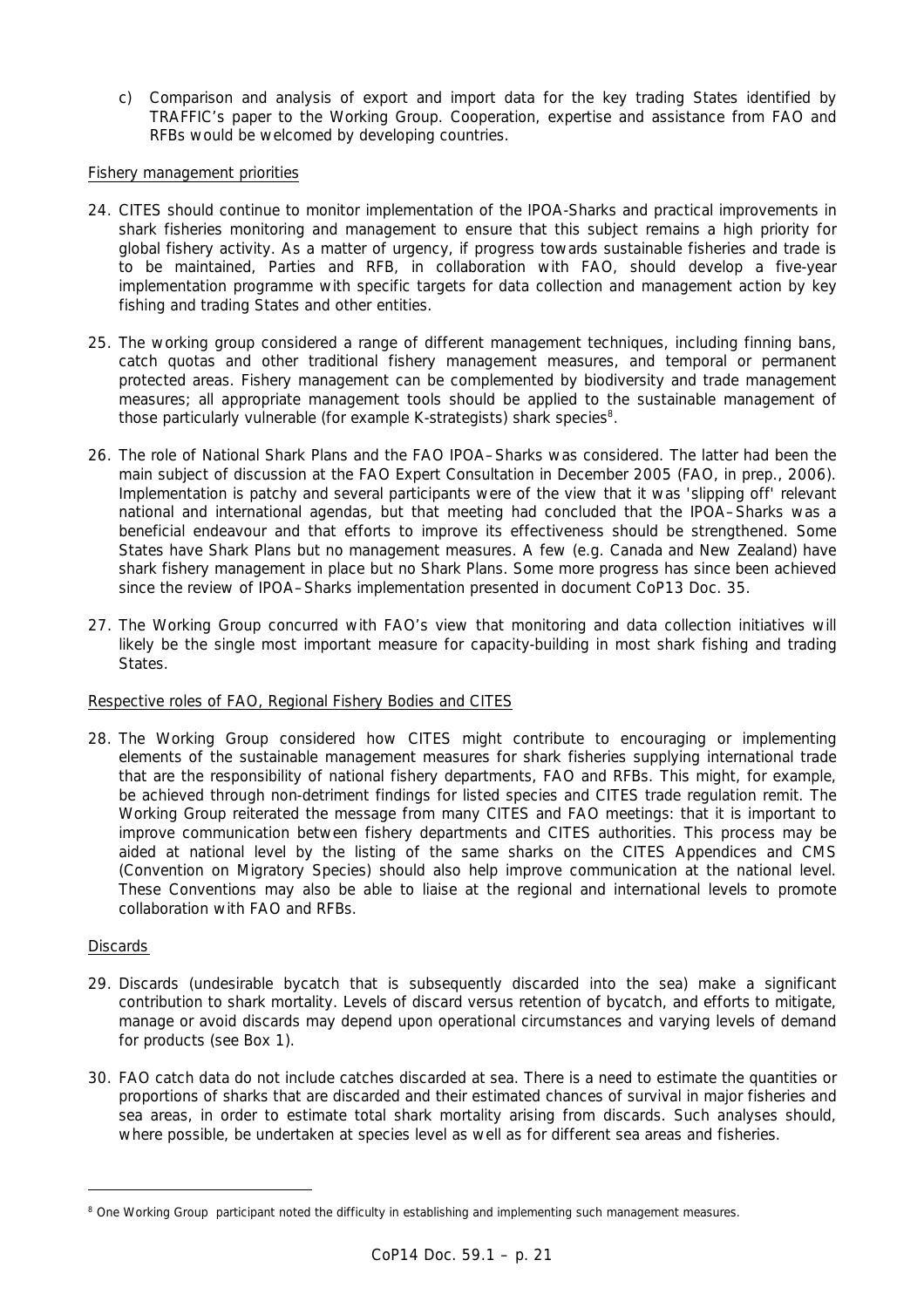### Consumer markets

31. The Working Group noted that, while the education of the public and public awareness campaigns in consumer markets could have a very important impact upon international trade demand for shark products, this was outside CITES' remit.

### References

Anonymous (2005). Information on Shark Finning Fisheries. Submitted by Japan to the ninth session of the Indian Ocean Tuna Commission. Victoria, Seychelles, May 30 - June 3<sup>rd</sup>, 2005. IOTC-2005-S9-08[EN].

Alverson, D.L.; Freeberg, M.H.; Pope, J.G.; Murawski, S.A. A global assessment of fisheries bycatch and discards. *FAO Fisheries Technical Paper*. No. 339. Rome, FAO. 1994. 233p.

Araujo, M. L. *et al*. (2004). Freshwater Stingrays (Potamotrygonidae): status, conservation and management challenges. AC20 Inf. 8. 6pp. http://www.cites.org/

Clarke, M. W. Connolly, P. L. and Bracken J. J. (2002). Age estimation of the exploited deepwater shark *Centrophorus squamosus* from the continental slopes of the Rockall Trough and Porcupine Bank. *Journal of Fish Biology* 60: 501-514.

Clarke, S. (2003). Quantification of the trade in shark fins. PhD Thesis, Imperial London College.

Clarke, S. (2004). Understanding pressures on fishery resources through trade statistics: a pilot study of four products in the Chinese dried seafood market*. Fish and Fisheries* 5: 53-74.

DFO, (2005). Stock Assessment Report on NAFO Subareas 3 – 6 Porbeagle Shark. *DFO Can. Sci. Advis. Sec. Sci. Advis. Rep.* 2005/044.

Fordham, S., Fowler, S.L., Coelho, R., Goldman, K.J. & Francis, M. In press. *Squalus acanthias*. In IUCN 2006*. IUCN Red List of Threatened Species*. (www.redlist.org).

Fowler, S (2004). Shark Conservation and Management through CITES. IUCN Shark News 16: 4-5.

Fowler, S. (2005). The international and national frameworks for conservation and management of sharks: Recommendations for Ecuador. *Contribution to Ecuador's Draft National Plan of Action for the Conservation and Management of Sharks*. IUCN, Quito, Ecuador.

ICES. (2005). Report of the Working Group on Elasmobranch Fishes (WGEF), 14-21 June 2005, Lisbon, Portugal. ICES CM 2006/ACFM:03. 229pp.

Irvine, S.B. (2004). Age, growth and reproduction of deepwater dogfishes from Southeast Australia. PhD Thesis. Dakin University, Warmambool, Victoria, Australia.

Irvine, S.B., Stevens, J. D. and Laurenson, L. B. (2006). Surface bards on deepwater squalid dorsal-fin spines: an alternative method for ageing the golden dogfish *Centroselachus crepidator*. *Canadian Journal of Fisheries and Aquatic Science* 63: 617-627.

Kiraly, S. J., Moore J.A. and Jasinski O. S. (2005). Deepwater and other sharks of the U.S. Atlantic Exclusive Economic Zone. *Marine Fisheries Review* 65: 1-63.

Lack M. and Sant G. (2006). World shark catch, production and trade 1990-2003. Australian Government and TRAFFIC report 28 pp.

McDavitt M. T. & Charvet -Almeida P. (2004). Quantifying trade in sawfish rostra: two examples. IUCN Shark News16: 10-11.

Massa A. & Hozbor N. 2003. Peces cartilaginosos de la Plataforma argentina, explotación, situación y necesidades para un manejo pesquero adecuado. *Frente Marítim*o. Vol, 19, Sec. B: 199-206 (2003).

Murawski, S.A. 1992. The challenges of finding solutions in multispecies fisheries. In: Proceedings of the National Industry Bycatch Workshop, February 4–6, 1992, Newport, Oregon. Schoning, R.W., R.W. Jacobson, D.L. Alverson, T.G. Gentle, and Jan Auyong, eds. Natural Resources Consultants, Inc., Seattle, Washington. pp. 35–45.

Paesch L. & Domingo A. 2003. La pesca de condrictios en el Uruguay. 2003*. Frente Marítimo*. Vol, 19, Sec. B: 207-216.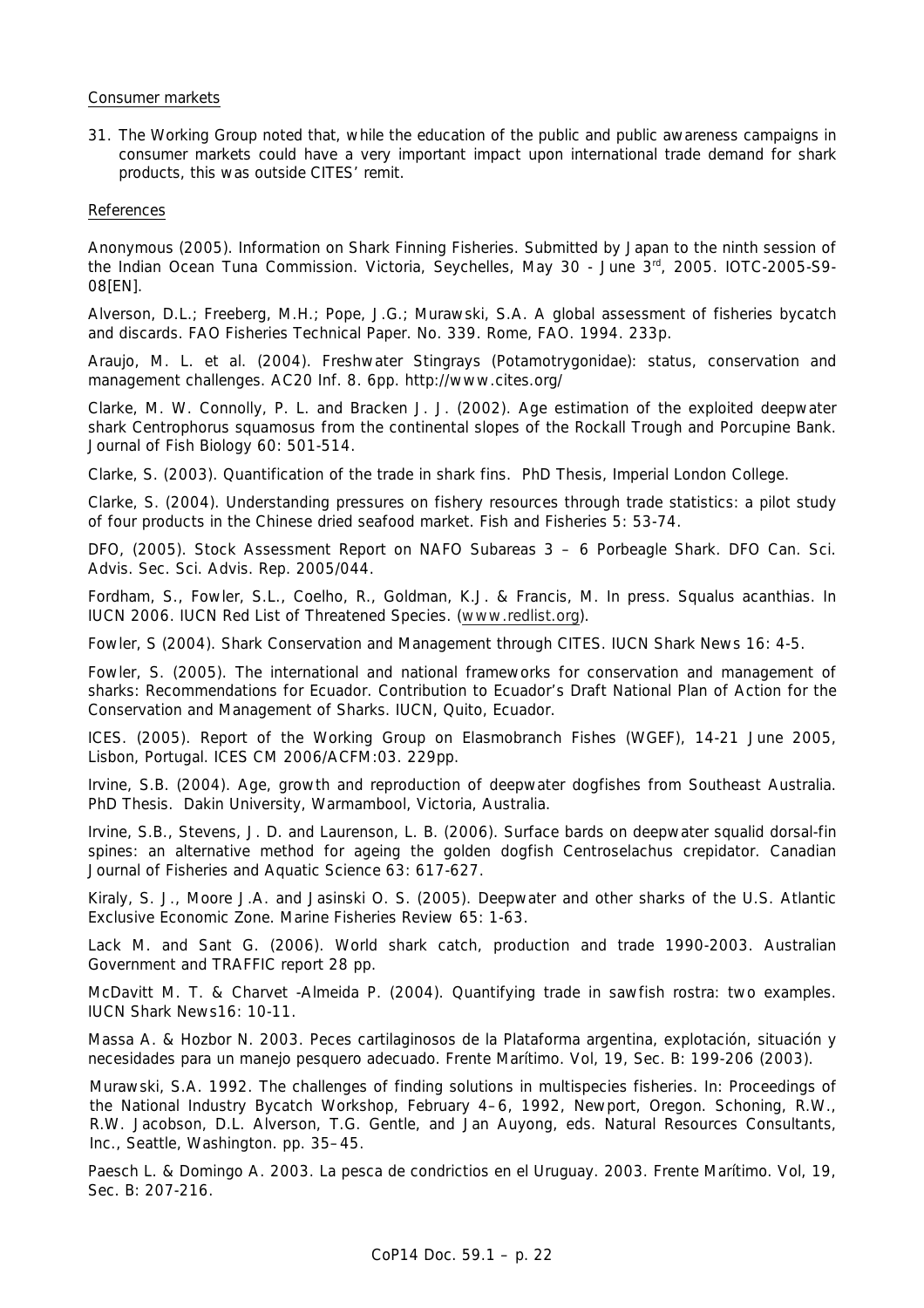Smith 2005. Leopard shark *Triakis semifasciata*. In Fowler et al. 2005. Status report.

Vannuccini, S. 1999. Shark utilization, marketing and trade. *FAO Fisheries Technical Paper.* No. 389. Rome, FAO. 470 pp. 1983.

Villwock de Miranda L. & Vooren C. M. 2003. Captura e esforço da pesca de elasmobranquios demersais no sul do Brasil nos anos de 1975 a 1997. *Frente Marítimo*. Vol, 19, Sec. B: 217-231 (2003).

## Personal communications

Julien Colomer, Department of Environment and Heritage. Australia, April 2006.

Dr Mark Meekan, Australian Institute of Marine Science, April 2006.

Mika Diop, Subregional Fisheries Commission Senegal, April 2006.

Andres Domingo, Department of Fisheries, Uruguay, April 2006.

Patricia Charvet-Almeida, ProjetoTrygon, April 2006.

Matthew T. McDavitt University of Virginia School of Law, April 2006.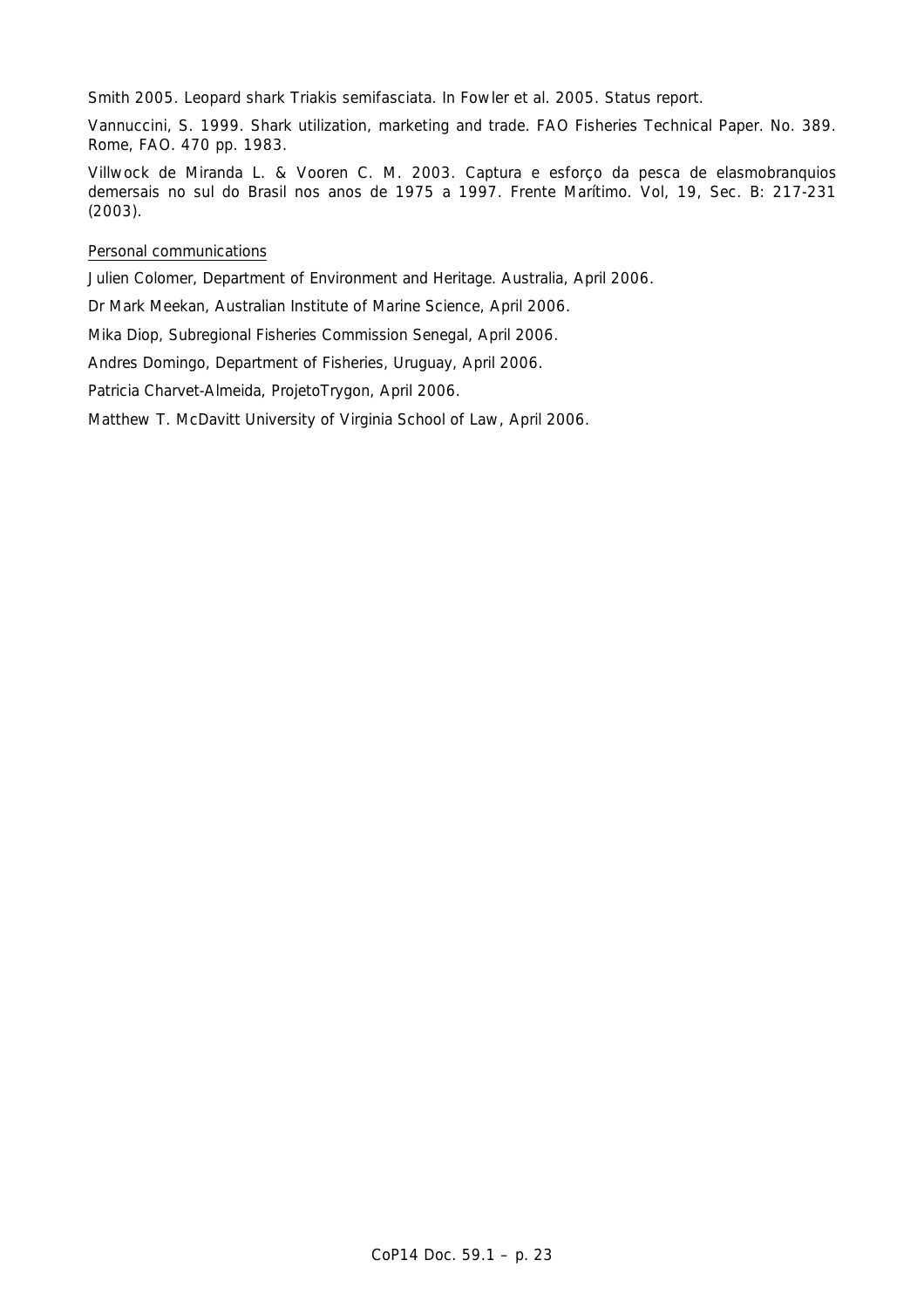## Conservation and management of sharks

### SPECIES AFFECTED BY TRADE

- 1. This document has been prepared by the intersessional Shark Working Group of the Animals Committee.
- 2. The Shark Working Group discussed several species that were originally referred to at the 13th meeting of the Conference of the Parties (CoP13, Bangkok, October 2004). The Animals Committee's recommendations to CoP13 (see document CoP13 Doc. 35, Annex 2) are boxed below for ease of reference, followed by the conclusions and recommendations which the Shark Working Group formulated at its meeting in 2006. Some additional species were also considered that were not part of that original list.

#### Recommendation:

- 3. The Working Group recognized that many shark and ray species continue to be affected by fisheries despite being legally protected or managed. Parties are encouraged to take measures to ensure that fishing activities do not adversely affect these stocks, including by improving liaison between fisheries and conservation departments, thus strengthening their combined compliance and enforcement abilities.
	- a) Spiny dogfish shark *(Squalus acanthias)*

## **(See document CoP13 Doc. 35, Annex 2, paragraph 4)**

*The Animals Committee concluded that the conservation and management status of the species is unfavorable in most regions, with many Northern Hemisphere populations severely depleted, and recommends the following:* 

- *a) Range States and Regional Fishery Management Organizations should take steps to improve data collection and management for spiny dogfish. In particular, the United States and Canada are encouraged with urgency to work together to link existing assessment programmes and establish bilateral, science-based management measures for spiny dogfish.*
- *b) Parties that are Member States of the European Union are encouraged with urgency to seek and implement, via national and EU level measures, scientific advice on developing a conservation plan that allows the rebuilding of the stocks of spiny dogfish occurring and harvested in EU waters.*
- *c) In regions where information on stock status is poor, range States are encouraged to develop precautionary and adaptive management measures to ensure that spiny dogfish catches are sustainable.*
- *d) Parties are encouraged to report dogfish catches, landings and trade data to FAO and to train customs officials in using existing spiny dogfish codes.*

 The Working Group endorsed these recommendations to CoP13, which have not been implemented.

 Recommendation: Working Group participants are encouraged to undertake a technical analysis of the draft listing proposal circulated by Germany for consideration at the 22nd meeting of the Animals Committee. Parties are encouraged, before the end of September 2006, to present their comments on the validity and ease of implementation of this proposal for consideration by the proponent prior to the submission of the proposal to the European Union in October 2006.

 Recommendation: The Working Group noted the need to understand the special needs of implementing particular Appendix-II species listings for this shark species. Hence, the Working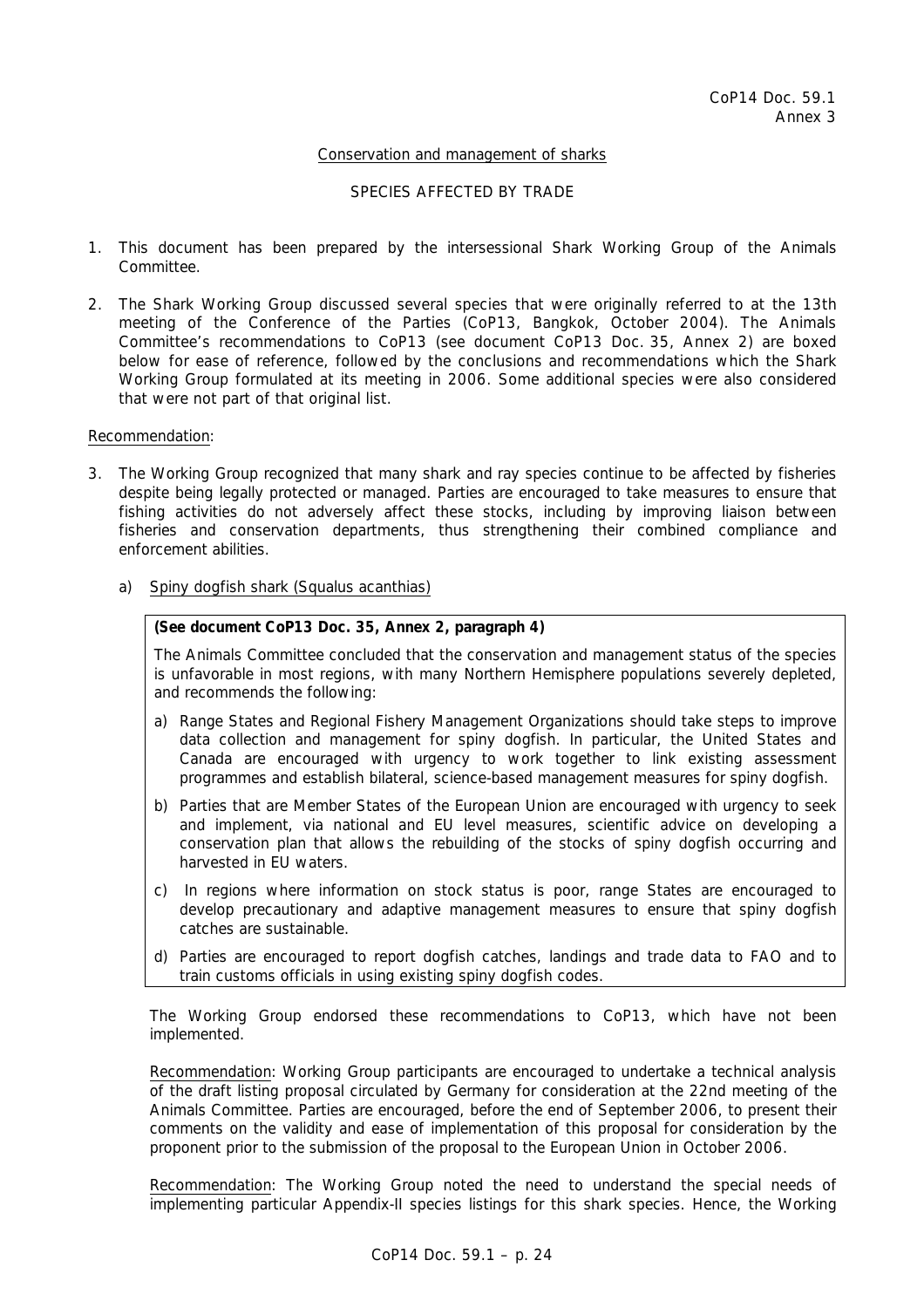Group suggested that a review of the potential implementation issues surrounding an Appendix-II listing of *Squalus acanthias* or *Lamna nasus* might be useful to Parties.

b) Porbeagle shark *(Lamna nasus)*

### **(See document CoP13 Doc. 35, Annex 2, paragraph 6)**

*The Animals Committee recommended the following:* 

- *a) ICCAT members are encouraged to collect and report data on catches and discards of porbeagle sharks, as per ICCAT Resolution 95-2 which has yet to be complied with, and undertake stock assessments in order to develop management recommendations. Other relevant Regional Fishery Management Organizations are encouraged to establish and implement similar programmes.*
- *b) Canada and the United States are encouraged to enhance existing management for their shared porbeagle stock by establishing a cooperative, bilateral research and fisheries management programme.*
- *c) The World Customs Organization (WCO) is encouraged with urgency to establish a harmonized international code for porbeagle sharks.*

 The Working Group endorsed these recommendations to CoP13, which have not been implemented.

 Recommendation: Working Group participants are encouraged to undertake a technical analysis of the draft listing proposal circulated by Germany for consideration at the 22nd meeting of the Animals Committee. Parties are encouraged, before the end of September 2006, to present their comments on the validity and ease of implementation of this proposal for consideration by the proponent prior to the submission of the proposal to the European Union in October 2006.

c) Freshwater stingrays (Family Potamotrygonidae)

# **(See document CoP13 Doc. 35, Annex 2, paragraph 10)**

*The Animals Committee recommended that:* 

- *a) Range States for these species (family Potamotrygonidae) jointly examine cross-border trade that may be facilitating illegal trade and consider Appendix III listings, where appropriate, to control illegal exports; and that*
- *b) the document be revised, with the addition of more species abundance, distribution and trend data, and submitted to CoP13 or AC21.*

 The Working Group noted that Brazilian exports included a legal trade of 17,000 specimens per annum and illegal trade of an estimated 25,000 to 30,000, including transboundary exports (smuggling). The overall quantity of South American species sold worldwide is estimated at 50,000 to 60,000 (Charvet-Almeida, pers. comm., 2006). Additionally, four of the five species of Southeast Asian freshwater stingrays are listed as threatened on the 2006 IUCN**-**World Conservation Union Red List of Threatened Species while the fifth is Data Deficient. The species entering the aquarium trade: white-edge freshwater whipray, *Himantura signifer*, and possibly the longnose marbled whipray, *Himantura oxyrhyncha*, are both Endangered (IUCN Red List, 2004). Ornamental freshwater stingrays are exported to States in North America, Europe and East Asia.

### Recommendations:

i) Encourage the voluntary submission of import and export data by the ornamental fish industry, possibly using a similar protocol to that used for the collection of data in the Global Marine Aquarium Database.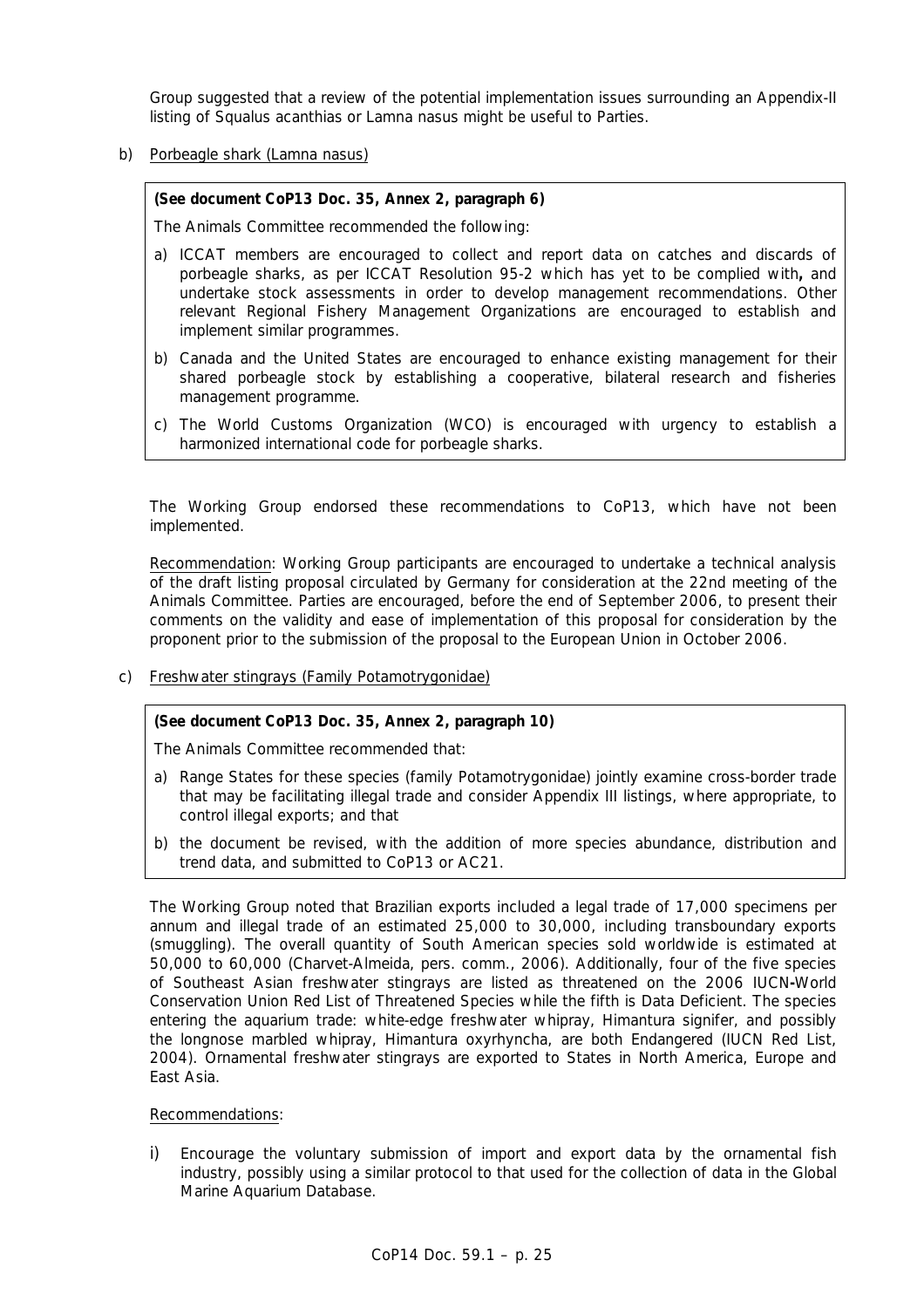- ii) Ensure that the ornamental fish trade industry is made aware of the annual export quota for each species from range States.
- iii) Note and learn lessons from the development of the Marine Aquarium Council and, if appropriate, develop a mechanism to address the issues of freshwater ray conservation.
- iv) A CITES Appendix-II listing or other effective export and import control of quotas per species is recommended for consideration by the Animals Committee and Parties within reasonable time, considering the existence of endemic and transboundary populations and that their restriction to freshwater environments makes these stingrays more vulnerable to environmental impacts than marine species.
- v) The European Union might consider whether it could be beneficial to list these species on Annex D of the Council Regulation on the protection of species of wild fauna and flora by regulating trade therein (import notifications are required for Annex D-listed species).
- d) Sawfishes (Family Pristidae)

### **(See document CoP13 Doc. 35, Annex 2, paragraph 15)**

*The Animals Committee recommends that Parties that are or have been range States for Pristidae undertake, as a matter of urgency, a review of the status of these species in their coastal waters, rivers and lakes, and, if necessary, introduce conservation and trade measures to reduce extinction risk.* 

## Recommendation:

 Parties should note that there is evidence of international trade in sawfish species, that such trade in these Critically Endangered species (IUCN Red List, 2006) is highly likely to be detrimental to their continued survival, and that all former and remaining range States should consider as a matter of urgency providing these species with strict legal protection, utilizing all relevant legislation to enforce this protection, and control their trade. The World Association of Zoos and Aquaria (WAZA) should be notified of the Animals Committee's/Parties' concern regarding these species.

e) Gulper sharks (genus *Centrophorus*)

# **(See document CoP13 Doc. 35, Annex 2, paragraph 16)**

*An FAO Deep Sea Workshop in December 2003 recommended that "a precautionary approach*  to the management of these and other deep sea species is absolutely essential", including *monitoring of catches, landings and trade at species level, preparation of good identification guides, improved use of observers, and development of standard carcass forms to improve reporting, which should include both species and their products. The Animals Committee recommends that Parties support this approach.* 

### Recommendation:

 The Working Group endorsed the recommendation made at CoP13, further noting that a number of recent scientific papers document that the genus *Centrophorus* and other deep-water sharks exhibit high longevity and late maturity (examples of such references below). Although many species are still listed as data deficient under the IUCN Red List and no demographic analysis has been completed, life history data for some species suggests that these species are some of the least productive of elasmobranches.

### References

Irving, S.B. 2005. Age, growth and reproduction of deepwater dogfishes from southeast Australia. PhD thesis. Deakin University, Waramaboo 1, Victoria, Australia.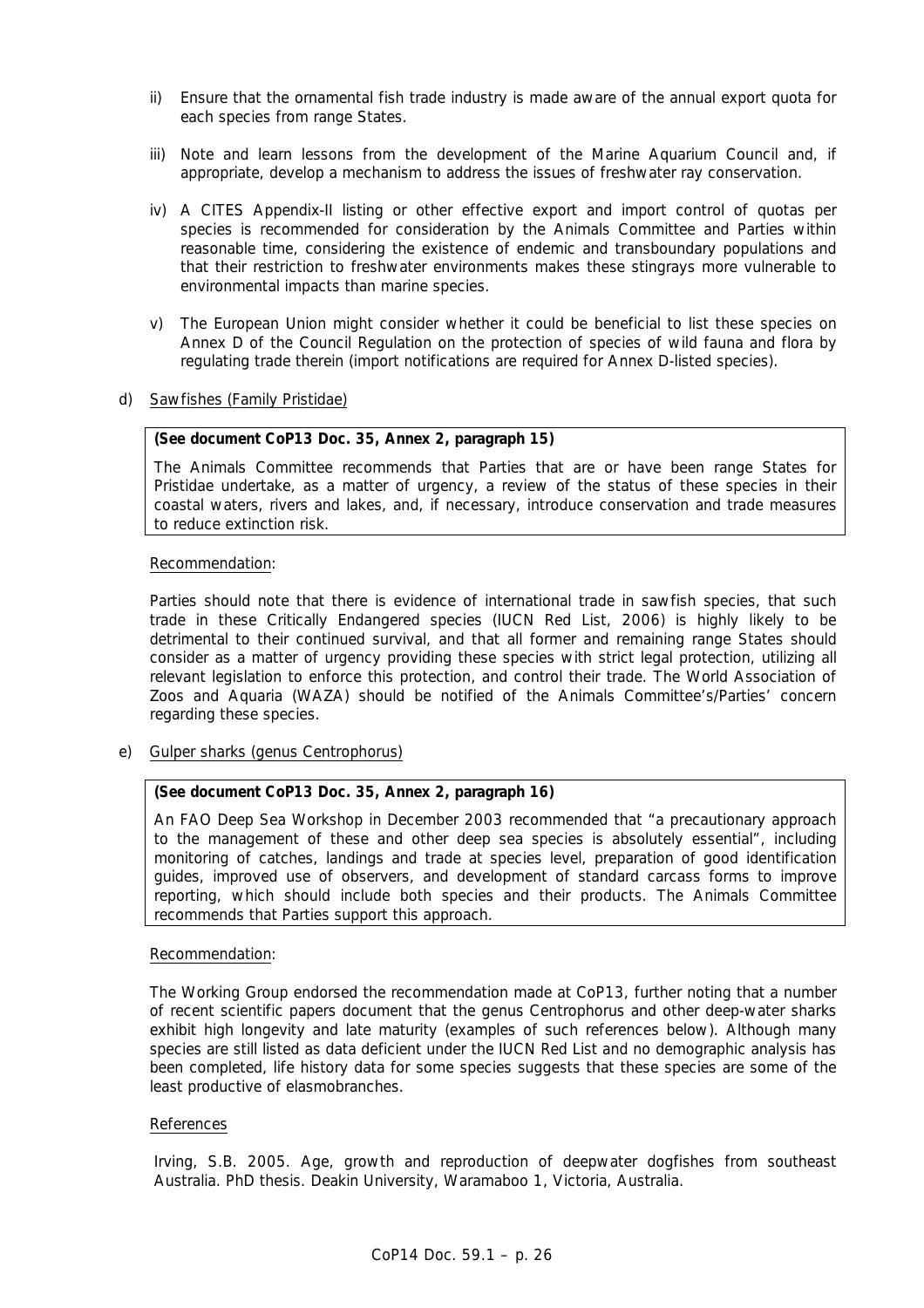Irvine, S.B., Stevens, J.D., and Laurenson, L.B. 2006. Surface bands on deepwater squalid dorsal-fin spines: an alternative method for aging the golden dogfish *Centroselachus crepidator*. *Can. J. fish. Aquat. Sci*., **63**: 617-627.

Clarke, M.W., P.L. Connolly and J.J. Bracken. 2002. An examination of the exploited deepwater shark *Centrophorus squamosus* from the continental slopes of the Rockall Trough and Porcupine Bank. *Journal of Fish Biology*. **60**: 501-514.

Kiraly, S.J., J.A. Moore, and D.H. Jasinski. 2005. Deepwater and other sharks of the US Atlantic Exclusive Economic Zone. *Marine Fisheries Review*, **65**: 1-63.

f) School, tope, or soupfin shark *(Galeorhinus galeus)*

# **(See document CoP13 Doc. 35, Annex 2, paragraph 17)**

*These sharks, valued for their meat and fins, are (or have been) important in target and multispecies fisheries in temperate waters world-wide. Most stocks are shared between several Range States, and in most regions are seriously depleted. Only a small number of States have achieved successful management of this biologically-vulnerable species. The Animals Committee recommends that range States request FAO's assistance with developing a capacity building workshop for this species in order to train managers from developing States and other States where coastal shark fisheries are not being managed. This would also serve as a case study for the management of other coastal shark fisheries. This was drawn to the attention of the FAO observer.* 

# Recommendation:

 The Working Group recommended emphatically that the Animals Committee propose a decision reflecting its recommendations to CoP13 that a capacity-building workshop and stock assessments be held, as a matter of urgency in order to improve the management and monitoring of this species, the South American stocks of this species now being evaluated as Critically Endangered on the IUCN Red List (IUCN Red List, 2006). The Working Group also urged range States to improve their monitoring of fishing of and trade in this species.

g) Requiem sharks

# **(See document CoP13 Doc. 35, Annex 2, paragraph 19)**

*It recommends that range States pay particular attention to the management of fisheries and trade in these taxa, including undertaking reviews of their conservation and trade status. It was noted that many of the Carcharhinid sharks were high seas pelagic species that could only be managed through the joint efforts of States, Regional Fisheries Management Organizations and other international bodies.* 

A relatively small number of identifiable shark species comprise a fairly large proportion of the fins that can be identified to species level in fin markets. These include the hammerheads genus *Sphyrna*, shortfin mako, *Isurus oxyrinchus*, tiger shark, *Galeocerdo cuvier*, the threshers genus *Alopias*, and members of genus *Carcharhinus* such as oceanic whitetip shark, *Carcharhinus longimanus*, silky shark, *C. falciformis*, dusky shark, *C. obscurus*, sandbar shark, *C. plumbeus*, and bull shark, *C. leucas*. Some of these species are Vulnerable under the 2006 IUCN Red List assessment.

 Recommendations: The Working Group recommends that the Animals Committee draw the attention of FAO, Parties and RFBs to these species so that they may be prioritized for more accurate recording in catches, landings and trade, for example by inclusion in logbooks and identification guides for whole sharks and, to the greatest extent possible, their products (e.g. fins).

### h) Guitarfishes, shovelnose rays (Order Rhinobatiformes)

 The Working Group recognized that the fin products from these species are of particular value in international trade; the species are also utilized for their meat. Their conservation status is of